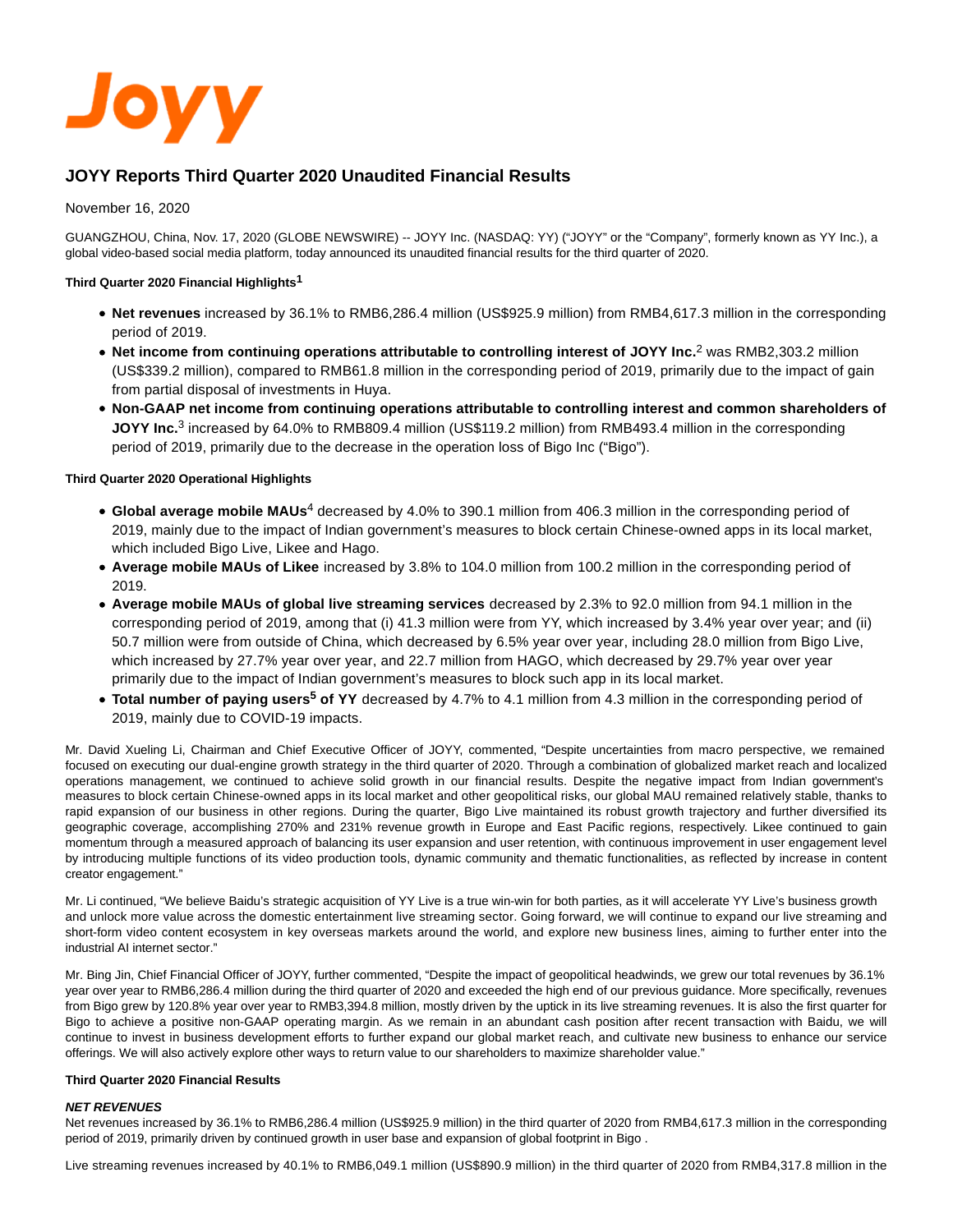corresponding period of 2019, primarily attributable to the continued live streaming revenues growth in Bigo segment.

Other revenues decreased by 20.8% to RMB237.3 million (US\$34.9 million) in the third quarter of 2020 from RMB299.4 million in the corresponding period of 2019, primarily due to the decrease in other revenues in YY segment.

#### **COST OF REVENUES AND GROSS PROFIT**

Cost of revenues increased by 38.8% to RMB3,961.7 million (US\$583.5 million) in the third quarter of 2020 from RMB2,854.5 million in the corresponding period of 2019. Revenue-sharing fees and content costs increased to RMB2,840.3 million (US\$418.3 million) in the third quarter of 2020 from RMB1,951.0 million in the corresponding period of 2019 as a result of the increase in live streaming revenues of the Company. Bandwidth costs decreased to RMB236.9 million (US\$34.9 million) in the third quarter of 2020 from RMB286.3 million in the corresponding period of 2019, primarily related to the termination of service and access to users in India after its measures to block certain Chinese-owned apps in late June.

Gross profit increased by 31.9% to RMB2,324.7 million (US\$342.4 million) in the third quarter of 2020 from RMB1,762.7 million in the corresponding period of 2019. Gross margin was 37.0% in the third quarter of 2020, compared to 38.2% in the corresponding period of 2019. The gross margin contraction was primarily caused by the fact that Bigo segment had lower gross margin but contributed significantly greater portions of net revenues in the third quarter of 2020, compared to the corresponding period of 2019.

#### **OPERATING INCOME**

Operating expenses were RMB1,999.9 million (US\$294.6 million) in the third quarter of 2020, compared to RMB1,807.9 million in the corresponding period of 2019. Among the operating expenses, sales and marketing expenses increased to RMB1,083.0 million (US\$159.5 million) in the third quarter of 2020 from RMB957.3 million in the corresponding period of 2019, primarily due to the Company's increased efforts in sales and marketing activities in overseas markets. Research and development expenses increased to RMB636.0 million (US\$93.7 million) in the third quarter of 2020 from RMB538.1 million in the corresponding period of 2019, mostly due to the increasing headcount and investments in talent recruitment as part of the Company's efforts to enhance its research and development capabilities. General and administrative expenses were RMB280.8 million (US\$41.4 million) in the third quarter of 2020, compared to RMB312.5 million in the corresponding period of 2019. The decrease of general and administrative expenses was mainly attributable to a decrease in provision for loss allowances of receivables.

Operating income was RMB466.6 million (US\$68.7 million) in the third quarter of 2020, compared to RMB96.4 million in the corresponding period of 2019. Operating margin was 7.4% in the third quarter of 2020, compared to 2.1% in the corresponding period of 2019, primarily due to the decrease in operation loss of Bigo segment.

Non-GAAP operating income<sup>6</sup> increased by 77.8% to RMB825.8 million (US\$121.6 million) in the third quarter of 2020 from RMB464.4 million in the corresponding period of 2019. Non-GAAP operating margin<sup>7</sup> was 13.1% in the third quarter of 2020, compared to 10.1% in the corresponding period of 2019.

#### **NET INCOME**

Net income from continuing operations attributable to controlling interest of JOYY Inc. was RMB2,303.2 million (US\$339.2 million) in the third quarter of 2020, compared to RMB61.8 million in the corresponding period of 2019. Net margin was 36.6% in the third quarter of 2020, compared to 1.3% in the corresponding period of 2019, mainly due to the gain from partial disposal of investments in Huya.

Non-GAAP net income from continuing operations attributable to controlling interest and common shareholders of JOYY Inc. increase by 64.0% to RMB809.4 million (US\$119.2 million) in the third quarter of 2020 from RMB493.4 million in the corresponding period of 2019. Non-GAAP net margin<sup>8</sup> increased to 12.9% in the third quarter of 2020 from 10.7% in the corresponding period of 2019.

#### **NET INCOME PER ADS**

Diluted net income from continuing operations per ADS<sup>9</sup> was RMB25.92 (US\$3.82) in the third quarter of 2020, compared to RMB 0.56 in the corresponding period of 2019.

Non-GAAP diluted net income from continuing operations per ADS<sup>10</sup> increased by 58.8% to RMB8.89 (US\$1.31) in the third quarter of 2020 from RMB5.60 in the corresponding period of 2019.

#### **BALANCE SHEET AND CASH FLOWS**

As of September 30, 2020, the Company had cash and cash equivalents, restricted cash and cash equivalents, short-term deposits, restricted short-term deposits and short-term investments of RMB24,469.7 million (US\$3,604.0 million). For the third quarter of 2020, net cash from operating activities was RMB1,029.9 million (US\$151.7 million).

### **SHARES OUTSTANDING**

As of September 30, 2020, the Company had a total of 1,619.7 million common shares, or the equivalent of 81.0 million ADSs, outstanding.

#### **Quarterly Dividend**

On August 11, 2020, the Company's board of directors approved a quarterly dividend policy for the next three years commencing in the third quarter of 2020. Under the policy, quarterly dividends will be set at approximately US\$25.0 million in each fiscal quarter. The board of directors has accordingly declared a dividend of US\$0.31 per ADS, or US\$0.0155 per common share, for the third quarter of 2020, which is expected to be paid on December 23, 2020 to shareholders of record as of the close of business on December 11, 2020. The ex-dividend date will be December 10, 2020. Under the policy, the board of directors of the Company reserves the discretion relating to the determination to make dividend distributions and the amount of such distributions in any particular quarter, depending on the Company's operations and earnings, cash flow, financial condition and other relevant factors.

#### **Recent Developments**

On November 16, 2020, the Company entered into definitive agreements with Baidu, Inc. ("Baidu"). Pursuant to the agreements, Baidu will acquire JOYY's domestic video-based entertainment live streaming business ("YY Live"), which includes YY mobile app, YY.com website and PC YY, among others, for an aggregate purchase price of approximately US\$3.6 billion in cash, subject to certain adjustments. The closing of the transaction is subject to certain conditions and is currently expected to occur in the first half of 2021.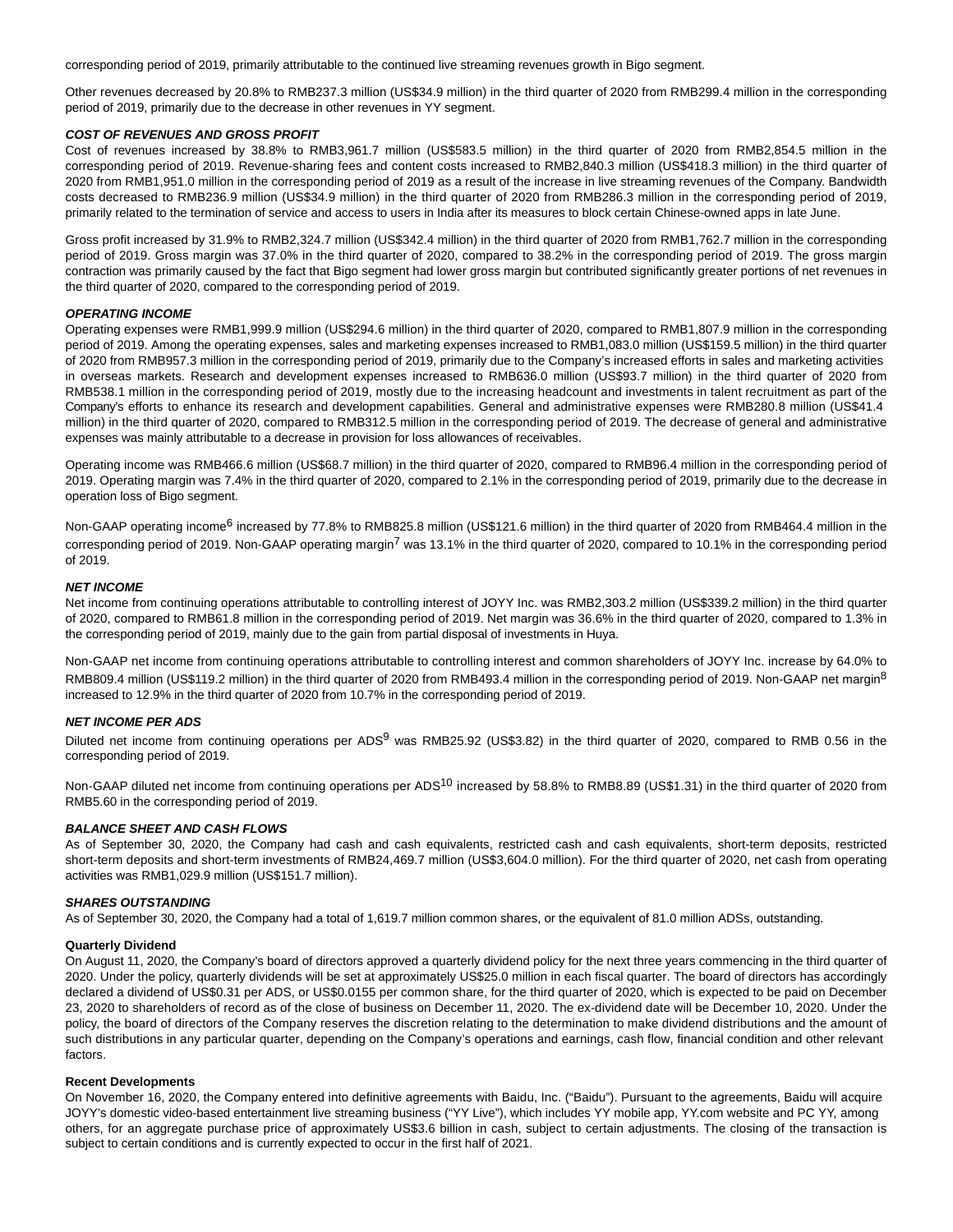## **Conference Call Information**

The Company will hold a conference call on 9:00 PM U.S. Eastern Time on Monday, November 16, 2020 (10:00 AM Beijing/Hong Kong Time on Tuesday, November 17, 2020). Details for the conference call are as follows:

Event Title: JOYY's Third Quarter 2020 Earnings Conference Call Conference ID: #8576720

All participants must use the link provided below to complete the online registration process in advance of the conference call. Upon registering, each participant will receive a set of participant dial-in numbers, the Direct Event passcode, and a unique registrant ID by email. PRE-REGISTER LINK:

http://apac.directeventreg.com/registration/event/8576720

A live and archived webcast of the conference call will also be available at the Company's investor relations website at [http://ir.yy.com/.](https://www.globenewswire.com/Tracker?data=UcxyEcA4kjuwnvyFfLHMZmdn8uCJJX84yH1CijBLGVUh0kpLKkr5SmKr_VSUDDSVOh4LU0pYotPZnWw-v8m1sA==)

The replay will be accessible through November 24, 2020 by dialing the following numbers:

United States: +1-646-254-3697 International: +61-2-8199-0299 Conference ID: #8576720

## **Exchange Rate**

This press release contains translations of certain Renminbi amounts into U.S. dollars at specified rates solely for the convenience of readers. Unless otherwise noted, all translations from Renminbi to U.S. dollars, in this press release, were made at a rate of RMB6.7896 to US\$1.00, the noon buying rate in effect on September 30, 2020 in the City of New York for cable transfers in Renminbi per U.S. dollar as certified for customs purposes by the Federal Reserve Bank of New York.

## **About JOYY Inc.**

JOYY Inc. is a global social media platform. The Company's highly engaged users contribute to a vibrant social community by creating, sharing, and enjoying a vast range of entertainment content and activities. JOYY enables users to interact with each other in real time through online live media and offers users a uniquely engaging and immersive entertainment experience. JOYY owns Bigo, a fast-growing global tech company headquartered in Singapore. Bigo owns several popular video based social platforms including Bigo Live, a leading global live streaming platform outside China; Likee, a leading global short-form video social platform; and video communication service and others. JOYY has created an online community for global video and live streaming users. JOYY Inc. was listed on the NASDAQ in November 2012.

## **Safe Harbor Statement**

This announcement contains forward-looking statements. These statements are made under the "safe harbor" provisions of the U.S. Private Securities Litigation Reform Act of 1995. These forward-looking statements can be identified by terminology such as "will," "expects," "anticipates," "future," "intends," "plans," "believes," "estimates" and similar statements. Among other things, the business outlook and quotations from management in this announcement, as well as JOYY's strategic and operational plans, contain forward-looking statements. JOYY may also make written or oral forwardlooking statements in its periodic reports to the U.S. Securities and Exchange Commission ("SEC"), in its annual report to shareholders, in press releases and other written materials and in oral statements made by its officers, directors or employees to fourth parties. Statements that are not historical facts, including statements about JOYY's beliefs and expectations, are forward-looking statements. Forward-looking statements involve inherent risks and uncertainties. A number of factors could cause actual results to differ materially from those contained in any forward-looking statement, including but not limited to the following: JOYY's goals and strategies; JOYY's future business development, results of operations and financial condition; the expected growth of the online communication social platform market in China; the expectation regarding the rate at which to gain active users, especially paying users; JOYY's ability to monetize the user base; fluctuations in general economic and business conditions in China; the impact of the COVID-19 to JOYY's business operations and the economy in China and elsewhere generally; and assumptions underlying or related to any of the foregoing. Further information regarding these and other risks is included in JOYY's filings with the SEC. All information provided in this press release and in the attachments is as of the date of this press release, and JOYY does not undertake any obligation to update any forwardlooking statement, except as required under applicable law.

## **Use of Non-GAAP Financial Measures**

The unaudited condensed consolidated financial information is prepared in conformity with accounting principles generally accepted in the United States of America ("U.S. GAAP"). JOYY uses non-GAAP operating income, non-GAAP operating margin, non-GAAP net income from continuing operations attributable to controlling interest of JOYY Inc., non-GAAP net margin attributable to controlling interest of JOYY Inc., non-GAAP net income from continuing operations attributable to common shareholders of JOYY Inc., and basic and diluted non-GAAP net income per ADS, which are non-GAAP financial measures. Non-GAAP operating income is operating income excluding share-based compensation expenses, impairment of goodwill and investments, amortization of intangible assets from business acquisitions, and gain on disposal of subsidiaries and business. Non-GAAP operating margin is non-GAAP operating income as a percentage of net revenues. Non-GAAP net income from continuing operations is net income from continuing operations excluding share-based compensation expenses, impairment of goodwill and investments, amortization of intangible assets from business acquisitions, gain on disposal of subsidiaries and business, (loss) gain on disposal and deemed disposal of investments, gain (loss) on fair value change of investments, reconciling items on the share of equity method investments, fair value change on derivatives, interest expenses related to the convertible bonds' amortization to face value, and income tax effects of above non-GAAP reconciling items. Non-GAAP net income from continuing operations attributable to controlling interest of JOYY Inc. is net income from continuing operations attributable to controlling interest of JOYY Inc. excluding share-based compensation expenses, impairment of goodwill and investments, amortization of intangible assets from business acquisitions, (loss) gain on disposal and deemed disposal of subsidiaries and business, gain on disposal of investments, gain (loss) on fair value change of investments, reconciling items on the share of equity method investments, fair value change on derivatives, interest expenses related to the convertible bonds' amortization to face value, income tax effects of above non-GAAP reconciling items and adjustments for non-GAAP reconciling items for the net (loss) income from continuing operations attributable to non-controlling interest shareholders. Non-GAAP net margin is non-GAAP net income from continuing operations attributable to controlling interest of JOYY Inc. as a percentage of net revenues. Non-GAAP net income from continuing operations attributable to common shareholders of JOYY Inc. is net income from continuing operations attributable to common shareholders of JOYY Inc. excluding share-based compensation expenses, impairment of goodwill and investments, amortization of intangible assets from business acquisitions, (loss) gain on disposal and deemed disposal of subsidiaries and business, gain on disposal of investments, gain (loss) on fair value change of investments, reconciling items on the share of equity method investments, fair value change on derivatives, interest expenses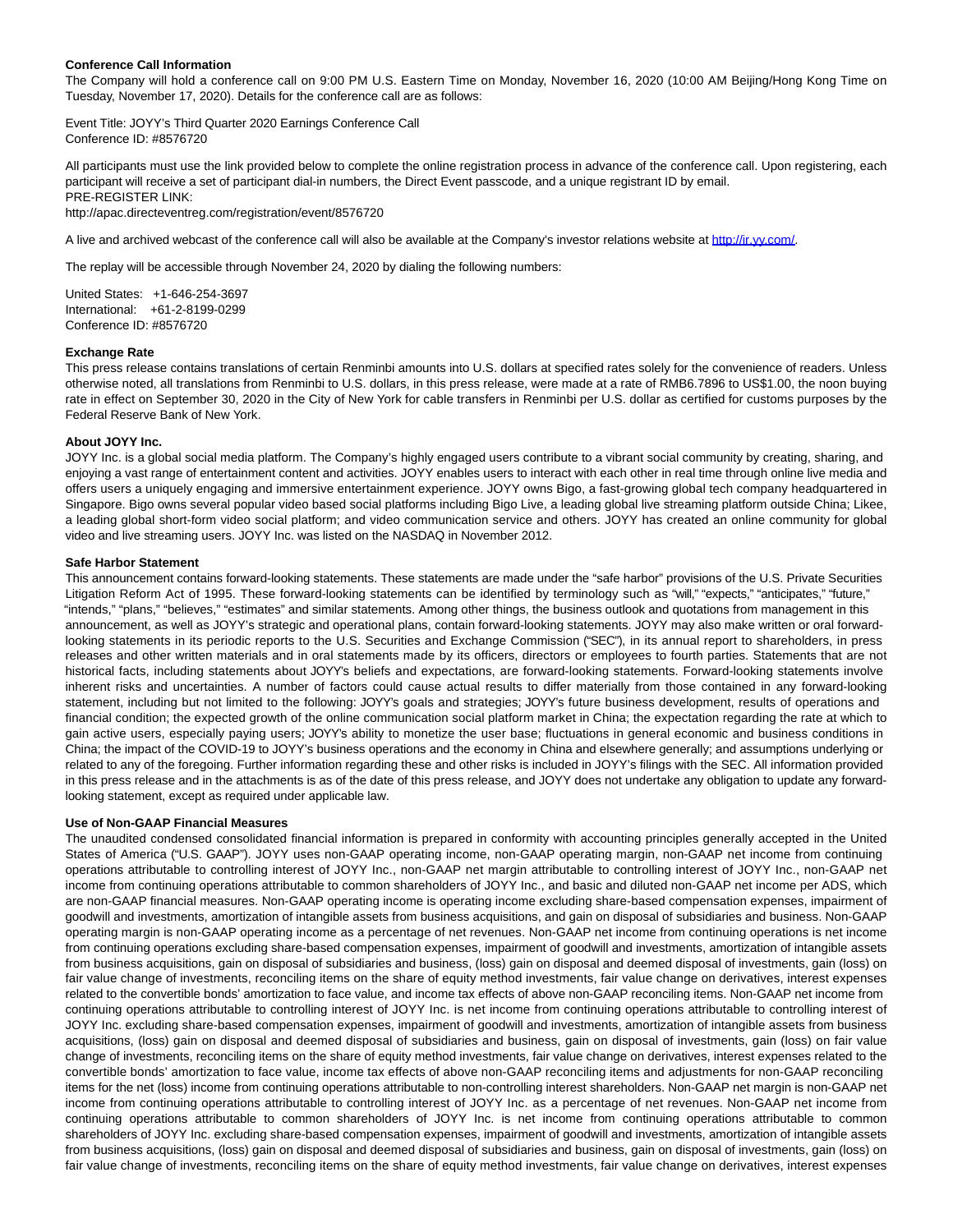related to the convertible bonds' amortization to face value, accretion, cumulative dividend and deemed dividend to subsidiaries' preferred shareholders and income tax effects of above non-GAAP reconciling items and adjustments for non-GAAP reconciling items for the net (loss) income from continuing operations attributable to non-controlling interest shareholders. After the non-GAAP reconciliation, non-GAAP net income from continuing operations attributable to controlling interests of JOYY Inc. is equal to the non-GAAP net income from continuing operations attributable to common shareholders of JOYY Inc. Basic and diluted non-GAAP net income from continuing operations per ADS is non-GAAP net income from continuing operations attributable to common shareholders of JOYY Inc. divided by weighted average number of ADS used in the calculation of basic and diluted net income per ADS. The Company believes that separate analysis and exclusion of the non-cash impact of above reconciling items adds clarity to the constituent parts of its performance. The Company reviews these non-GAAP financial measures together with GAAP financial measures to obtain a better understanding of its operating performance. It uses the non-GAAP financial measure for planning, forecasting and measuring results against the forecast. The Company believes that non-GAAP financial measure is useful supplemental information for investors and analysts to assess its operating performance without the non-cash effect of (i) share-based compensation expenses and amortization of intangible assets from business acquisitions, fair value change on derivatives, interest expenses related to the convertible bonds' amortization to face value, which have been and will continue to be significant recurring expenses in its business, (ii) impairment of goodwill and investments, gain on disposal of subsidiaries and business, (loss) gain on disposal and deemed disposal of investments, gain (loss) on fair value change of investments, reconciling items on the share of equity method investments, and accretion, cumulative dividend and deemed dividend to subsidiaries' preferred shareholders, which may not be recurring in its business, and (iii) income tax expenses and non-GAAP adjustments for net (loss) income from continuing operations attributable to non-controlling interest shareholders, which are affected by above non-GAAP reconciling items. However, the use of non-GAAP financial measures has material limitations as an analytical tool. One of the limitations of using non-GAAP financial measures is that they do not include all items that impact the Company's net income for the period. In addition, because non-GAAP financial measures are not measured in the same manner by all companies, they may not be comparable to other similar titled measures used by other companies. In light of the foregoing limitations, you should not consider non-GAAP financial measure in isolation from or as an alternative to the financial measure prepared in accordance with U.S. GAAP.

The presentation of these non-GAAP financial measures is not intended to be considered in isolation from, or as a substitute for, the financial information prepared and presented in accordance with U.S. GAAP. For more information on these non-GAAP financial measures, please see the table captioned "JOYY Inc. Reconciliation of GAAP and Non-GAAP Results" near the end of this release.

### **Investor Relations Contact**

JOYY Inc. Jane Xie/Maggie Yan Tel: +86 (20) 8212-0000 Email: IR@YY.com

ICR, Inc. Jack Wang Tel: +1 (646) 915-1611 Email[: IR@YY.com](https://www.globenewswire.com/Tracker?data=v29_m5lSnMsJFri3Hcp61kENDOi-WAJb_6x_rjIebuEwRTZRAlfbPbuw7nXeZajC)

 $1$  Starting from the second quarter of 2020, the Company deconsolidated HUYA Inc. ("Huya") and Huya's historical financial results are and will be reflected in the Company's consolidated financial statements as discontinued operations accordingly. The financial information and non-GAAP financial information of the Company disclosed in this press release is presented on a continuing operations basis, unless otherwise specifically stated. After the deconsolidation of Huya, the Company accounts for its investment in Huya as an equity method investment and applies the equity method accounting one quarter in arrears. Share of income or loss from the investment in Huya will be included in net income or loss from continuing operations.

<sup>2</sup> Net income from continuing operations attributable to controlling interest of JOYY Inc., is net income from continuing operations less net (loss) income from continuing operations attributable to the non-controlling interest shareholders and the mezzanine equity classified as non-controlling interest shareholders.

3 Non-GAAP net income from continuing operations attributable to controlling interest of JOYY Inc. is a non-GAAP financial measure, which is defined as net income from continuing operations attributable to controlling interest of JOYY Inc. excluding share-based compensation expenses, impairment of goodwill and investment, amortization of intangible assets from business acquisitions, gain on disposal of subsidiaries and business, gain on disposal of investments, gain (loss) on fair value change of investments, reconciling items on the share of equity method investments which refer to those similar non-GAAP reconciling items of the Company, fair value change on derivatives, interest expenses related to the convertible bonds amortization to face value, income tax effects on non-GAAP adjustments and non-GAAP adjustments for net (loss) income attributable to non-controlling interest shareholders. These adjustments amounted to reversal of RMB1,493.8 million (US\$220.0 million) and RMB431.7 million in the third quarter of 2020 and 2019, respectively. Please refer to the section titled "Reconciliation of GAAP and Non-GAAP Results" for more details.

4 Refers to mobile average monthly active users. Average mobile MAU for any period is calculated by dividing (i) the sum of the Company's mobile active users for each month of such period, by (ii) the number of months in such period.

<sup>5</sup> Refers to a registered user that has purchased virtual items on YY's platforms at least once during the period presented.

 $6$  Non-GAAP operating income is a non-GAAP financial measure, which is defined as operating income excluding share-based compensation expenses, amortization of intangible assets from business acquisitions, impairment of goodwill and investments and gain on disposal of subsidiaries and business. Please refer to the section titled "Reconciliation of GAAP and Non-GAAP Results" for details.

7 Non-GAAP operating margin is a non-GAAP financial measure, which is defined as non-GAAP operating income as a percentage of net revenues. Please refer to the section titled "Reconciliation of GAAP and Non-GAAP Results" for details.

8 Non-GAAP net margin is non-GAAP net income from continuing operations attributable to controlling interest of JOYY Inc. as a percentage of net revenues.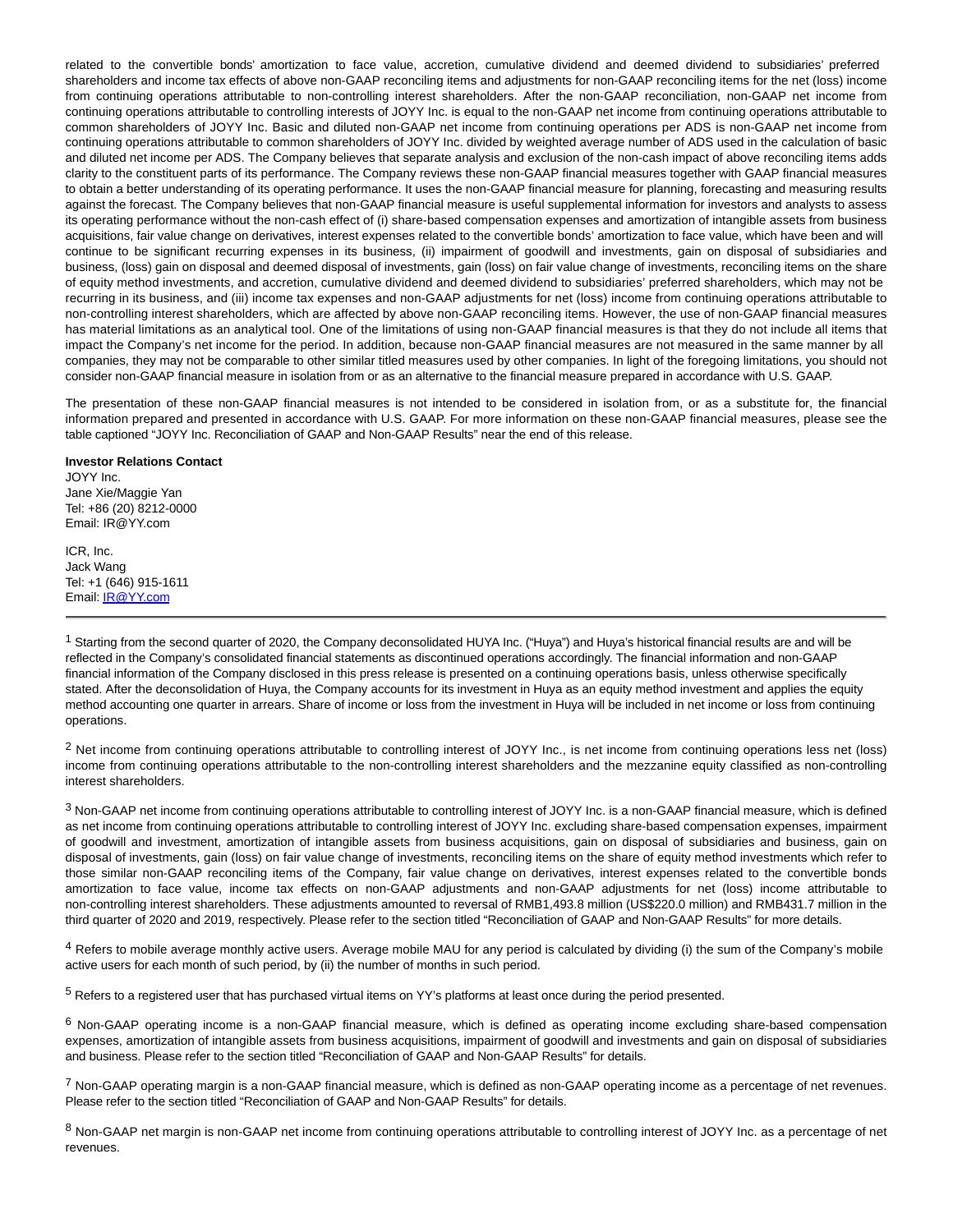9 ADS is American Depositary Share. Each ADS represents twenty Class A common shares of the Company. Diluted net income per ADS is net income attributable to common shareholders of JOYY Inc. divided by weighted average number of diluted ADS.

10 Non-GAAP diluted net income from continuing operations per ADS is a non-GAAP financial measure, which is defined as non-GAAP net income from continuing operations attributable to common shareholders of JOYY Inc. divided by weighted average number of ADS used in the calculation of diluted net income per ADS. Please refer to the section titled "Reconciliation of GAAP and Non-GAAP Results" for details.

# **JOYY INC. UNAUDITED CONDENSED CONSOLIDATED BALANCE SHEETS**

|                                                        | <b>December</b><br>31,<br>2019<br><b>RMB</b> | <b>September</b><br>30,<br>2020<br><b>RMB</b> | <b>September</b><br>30,<br>2020<br>US\$ |
|--------------------------------------------------------|----------------------------------------------|-----------------------------------------------|-----------------------------------------|
| <b>Assets</b>                                          |                                              |                                               |                                         |
| <b>Current assets</b>                                  |                                              |                                               |                                         |
| Cash and cash equivalents                              | 2,780,345                                    | 12,466,359                                    | 1,836,096                               |
| Restricted cash and cash equivalents                   | 3,500                                        | 3,500                                         | 515                                     |
| Short-term deposits                                    | 10,027,440                                   | 8,190,367                                     | 1,206,311                               |
| Restricted short-term deposits                         | 653,034                                      | 504,312                                       | 74,277                                  |
| Short-term investments                                 | 3,402,658                                    | 3,305,128                                     | 486,793                                 |
| Accounts receivable, net                               | 675,196                                      | 1,049,931                                     | 154,638                                 |
| Amounts due from related parties                       | 1,709                                        | 2,279                                         | 336                                     |
| Financing receivables, net                             | 105,344                                      | 1,469                                         | 216                                     |
| Prepayments and other current assets                   | 569,730                                      | 617,810                                       | 90,994                                  |
| Assets held for sale                                   | 10,581,013                                   |                                               |                                         |
|                                                        |                                              |                                               |                                         |
| <b>Total current assets</b>                            | 28,799,969                                   | 26, 141, 155                                  | 3,850,176                               |
| <b>Non-current assets</b>                              |                                              |                                               |                                         |
| Deferred tax assets                                    | 81,819                                       | 77,429                                        | 11,404                                  |
| Investments <sup>(1)</sup>                             | 1,983,483                                    | 8,375,126                                     | 1,233,523                               |
| Property and equipment, net                            | 2,159,674                                    | 2,511,631                                     | 369,923                                 |
| Land use rights, net                                   | 1,736,544                                    | 1,700,472                                     | 250,452                                 |
| Intangible assets, net                                 | 3,134,778                                    | 2,544,297                                     | 374,734                                 |
| Right-of-use assets, net                               | 172,783                                      | 143,381                                       | 21,118                                  |
| Goodwill                                               | 12,947,192                                   | 12,639,182                                    | 1,861,550                               |
| Financing receivables, net                             | 129,380                                      | 128,627                                       | 18,945                                  |
| Other non-current assets                               | 289,131                                      | 157,274                                       | 23,164                                  |
| Assets held for sale                                   | 774,730                                      |                                               |                                         |
| <b>Total non-current assets</b>                        | 23,409,514                                   | 28,277,419                                    | 4,164,813                               |
| <b>Total assets</b>                                    | 52,209,483                                   | 54,418,574                                    | 8,014,989                               |
| Liabilities, mezzanine equity and shareholders' equity |                                              |                                               |                                         |
| <b>Current liabilities</b>                             |                                              |                                               |                                         |
| Accounts payable                                       | 120,826                                      | 108,245                                       | 15,943                                  |
| Deferred revenue                                       | 548,303                                      | 579,704                                       | 85,381                                  |
| Advances from customers                                | 99,130                                       | 69,314                                        | 10,209                                  |
| Income taxes payable                                   | 425,572                                      | 452,729                                       | 66,680                                  |
| Accrued liabilities and other current liabilities      | 3,150,303                                    | 3,610,862                                     | 531,821                                 |
| Amounts due to related parties                         | 205,921                                      | 30,672                                        | 4,517                                   |
| Lease liabilities due within one year                  | 83,686                                       | 94,581                                        | 13,930                                  |
| Short-term loans                                       | 557,203                                      | 1,004,125                                     | 147,892                                 |
| Liabilities held for sale                              | 2,446,677                                    |                                               |                                         |
| <b>Total current liabilities</b>                       | 7,637,621                                    | 5,950,232                                     | 876,373                                 |
| <b>Non-current liabilities</b>                         |                                              |                                               |                                         |
| Convertible bonds                                      | 5,008,571                                    | 5,197,691                                     | 765,537                                 |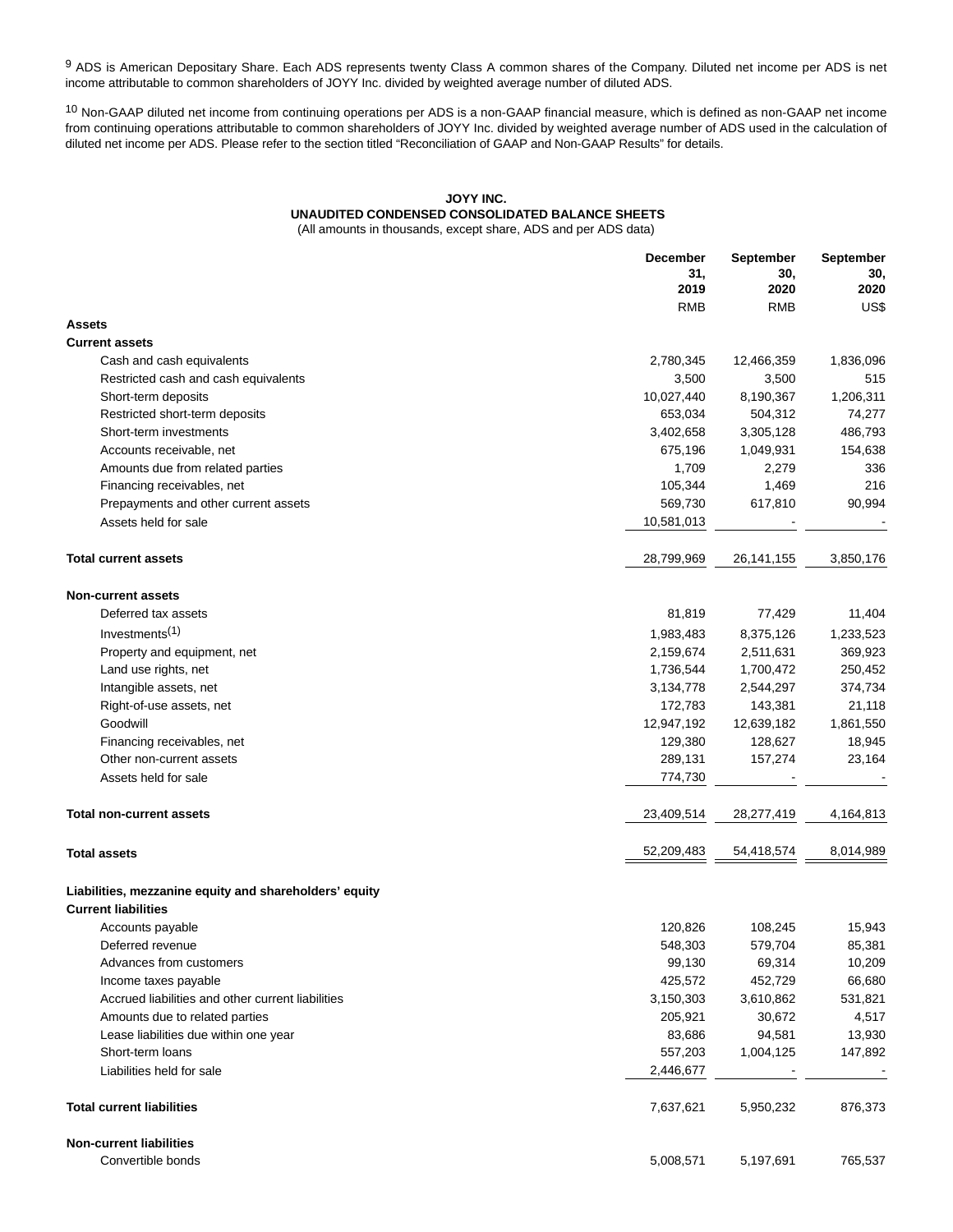| Lease liabilities             | 92,669     | 53.849     | 7,931                        |
|-------------------------------|------------|------------|------------------------------|
| Deferred revenue              | 75,628     | 68.238     | 10,050                       |
| Deferred tax liabilities      | 264,639    | 302.708    | 44,584                       |
| Other non-current liabilities | 11.495     |            | ٠                            |
| Liabilities held for sale     | 235,023    | $\,$       | $\qquad \qquad \blacksquare$ |
| Total non-current liabilities | 5,688,025  | 5,622,486  | 828,102                      |
| Total liabilities             | 13,325,646 | 11,572,718 | 1,704,475                    |
|                               |            |            |                              |

**JOYY INC.**

# **UNAUDITED CONDENSED CONSOLIDATED BALANCE SHEETS (CONTINUED)**

(All amounts in thousands, except share, ADS and per ADS data)

|                                                                                                                                                                                                                                                                        | <b>December</b><br>31.<br>2019 | September<br>30.<br>2020 | September<br>30,<br>2020 |
|------------------------------------------------------------------------------------------------------------------------------------------------------------------------------------------------------------------------------------------------------------------------|--------------------------------|--------------------------|--------------------------|
|                                                                                                                                                                                                                                                                        | <b>RMB</b>                     | <b>RMB</b>               | US\$                     |
| <b>Mezzanine equity</b>                                                                                                                                                                                                                                                | 466,071                        | 484,638                  | 71,379                   |
| Shareholders' equity                                                                                                                                                                                                                                                   |                                |                          |                          |
| Class A common shares (US\$0.00001 par value; 10,000,000,000 and 10,000,000,000<br>shares authorized, 1,301,845,404 shares issued and 1,293,162,504 shares outstanding as of<br>December 31, 2019; 1,312,572,924 shares issued and 1,293,160,576 shares outstanding as |                                |                          |                          |
| of September 30, 2020, respectively)<br>Class B common shares (US\$0.00001 par value; 1,000,000,000 and 1,000,000,000 shares<br>authorized, 326,509,555 and 326,509,555 shares issued and outstanding as of December                                                   | 80                             | 80                       | 12                       |
| 31, 2019 and September 30, 2020, respectively)                                                                                                                                                                                                                         | 24                             | 24                       | 4                        |
| Treasury Shares (US\$0.00001 par value: 8,682,900 and 19,412,348 shares held as of<br>December 31, 2019 and September 30, 2020, respectively)                                                                                                                          |                                |                          |                          |
| Additional paid-in capital                                                                                                                                                                                                                                             | (168,072)<br>21,921,562        | (320, 858)<br>22,601,191 | (47, 257)<br>3,328,796   |
| <b>Statutory reserves</b>                                                                                                                                                                                                                                              | 149,961                        | 85,282                   | 12,561                   |
| Retained earnings                                                                                                                                                                                                                                                      | 10,272,122                     | 19,834,864               | 2,921,360                |
| Accumulated other comprehensive income                                                                                                                                                                                                                                 | 890,209                        | 150,707                  | 22,197                   |
| Total JOYY Inc.'s shareholders' equity                                                                                                                                                                                                                                 | 33,065,886                     | 42,351,290               | 6,237,673                |
| Non-controlling interests                                                                                                                                                                                                                                              | 5,351,880                      | 9,928                    | 1,462                    |
| Total shareholders' equity (2)                                                                                                                                                                                                                                         | 38,417,766                     | 42,361,218               | 6,239,135                |
| Total liabilities, mezzanine equity and shareholders' equity                                                                                                                                                                                                           | 52,209,483                     | 54,418,574               | 8,014,989                |

(1) Increase in the amounts of investments was mainly attributable to the Group's investment in Huya. On April 3rd, 2020, Huya ceased to be a subsidiary of the Company and the Company recognized its investment in Huya as an equity method investment.

(2) On January 1, 2020, the Company adopted ASC326, "Financial Instruments-Credit Losses" using modified-retrospective transition approach. Following the adoption of this guidance, a cumulative-effect adjustment to shareholders' equity, amounting to RMB12.1 million, was recognized as of January 1, 2020.

| JOYY INC.                                                                     |
|-------------------------------------------------------------------------------|
| UNAUDITED CONDENSED CONSOLIDATED STATEMENTS OF OPERATIONS                     |
| $\Delta U$ case $\Delta U$ is the present character $\Delta D$ and $\Delta D$ |

|                  |            | <b>Three Months Ended</b> |           | <b>Nine Months Ended</b> |            |           |  |  |
|------------------|------------|---------------------------|-----------|--------------------------|------------|-----------|--|--|
| <b>September</b> | June       | September                 | September | September                | September  | September |  |  |
| 30.              | 30.        | 30.                       | 30.       | 30.                      | 30.        | 30.       |  |  |
| 2019             | 2020       | 2020                      | 2020      | 2019                     | 2020       | 2020      |  |  |
| <b>RMB</b>       | <b>RMB</b> | <b>RMB</b>                | US\$      | <b>RMB</b>               | <b>RMB</b> | US\$      |  |  |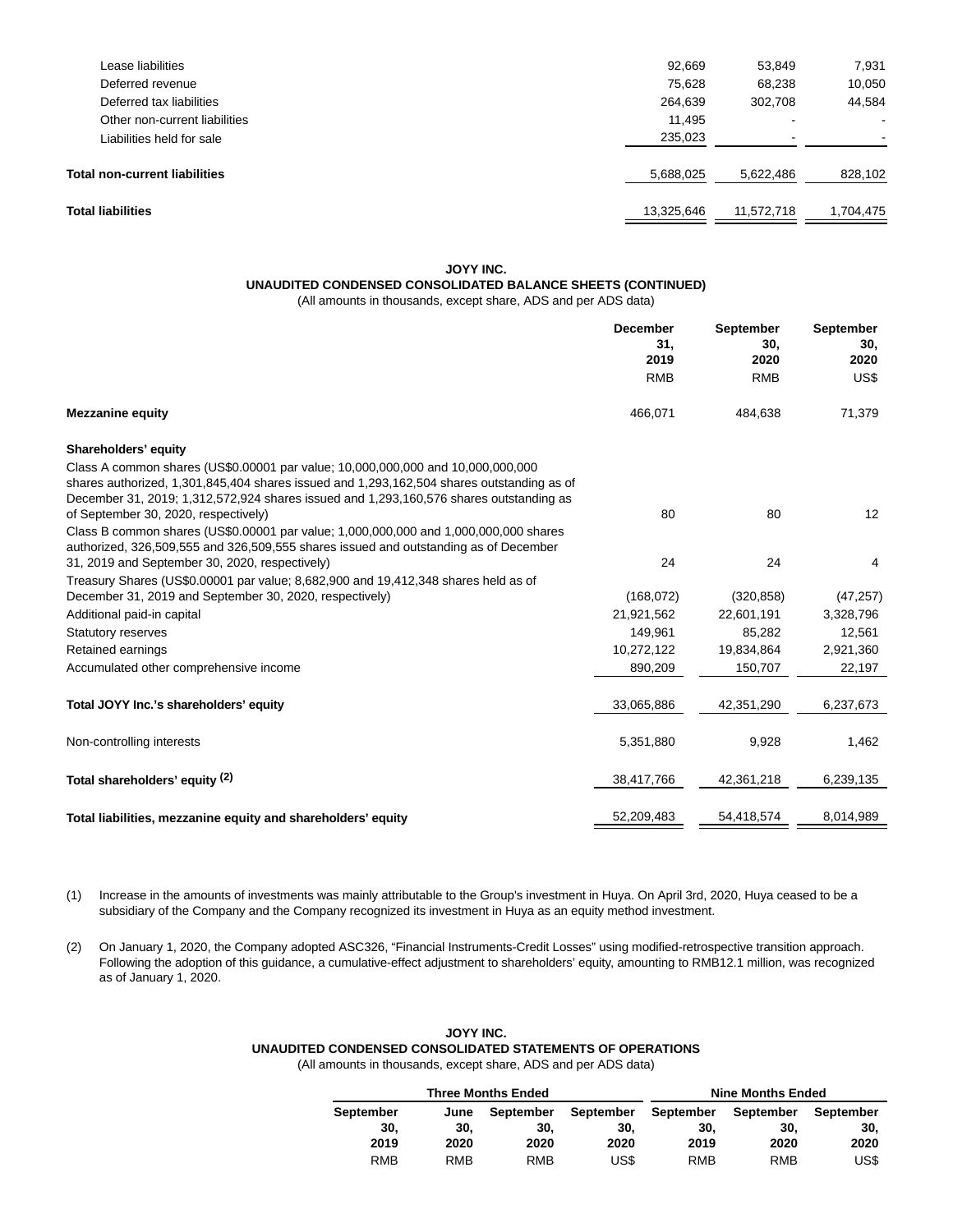| <b>Net revenues</b>                                                    |             |             |             |            |                          |              |             |
|------------------------------------------------------------------------|-------------|-------------|-------------|------------|--------------------------|--------------|-------------|
| Live streaming $(1)$                                                   | 4,317,840   | 5,607,748   | 6,049,090   | 890,935    | 11,251,654               | 16,138,599   | 2,376,959   |
| <b>Others</b>                                                          | 299,425     | 232,344     | 237,285     | 34,948     | 799,503                  | 725,365      | 106,835     |
|                                                                        |             |             |             |            |                          |              |             |
| <b>Total net revenues</b>                                              | 4,617,265   | 5,840,092   | 6,286,375   | 925,883    | 12,051,157               | 16,863,964   | 2,483,794   |
|                                                                        |             |             |             |            |                          |              |             |
| Cost of revenues <sup>(2)</sup>                                        | (2,854,546) | (3,769,095) | (3,961,719) | (583, 498) | (7, 155, 814)            | (10,739,492) | (1,581,756) |
|                                                                        |             |             |             |            |                          |              |             |
| <b>Gross profit</b>                                                    | 1,762,719   | 2,070,997   | 2,324,656   | 342,385    | 4,895,343                | 6,124,472    | 902,038     |
|                                                                        |             |             |             |            |                          |              |             |
| Operating expenses <sup>(2)</sup><br>Research and development expenses | (538,089)   | (693, 458)  | (636, 015)  | (93, 675)  | (1,402,791)              | (1,895,637)  | (279, 197)  |
| Sales and marketing expenses                                           | (957, 261)  | (909, 825)  | (1,083,038) | (159, 514) | (2, 393, 235)            | (2,925,127)  | (430, 825)  |
| General and administrative expenses                                    | (312, 516)  | (412, 714)  | (280, 831)  | (41, 362)  | (764, 774)               | (891, 681)   | (131, 330)  |
|                                                                        |             |             |             |            |                          |              |             |
| <b>Total operating expenses</b>                                        | (1,807,866) | (2,015,997) | (1,999,884) | (294, 551) | (4,560,800)              | (5,712,445)  | (841, 352)  |
|                                                                        |             |             |             |            |                          |              |             |
| Other income                                                           | 141,570     | 40,243      | 141,801     | 20,885     | 211,469                  | 202,854      | 29,877      |
|                                                                        |             |             |             |            |                          |              |             |
| <b>Operating income</b>                                                | 96,423      | 95,243      | 466,573     | 68,719     | 546,012                  | 614,881      | 90,563      |
|                                                                        |             |             |             |            |                          |              |             |
| Interest expenses                                                      | (123, 456)  | (131, 656)  | (135, 193)  | (19, 912)  | (141, 943)               | (391, 364)   | (57, 642)   |
| Interest income and investment income                                  | 116,598     | 162,519     | 152,429     | 22,450     | 291,900                  | 429,341      | 63,235      |
| Foreign currency exchange gains (losses),<br>net                       | 15,748      | 3,246       | (55,002)    | (8, 101)   | 30,469                   | (63, 735)    | (9, 387)    |
| (Loss) gain on disposal and deemed disposal                            |             |             |             |            |                          |              |             |
| of investments <sup>(3)</sup>                                          |             | (13, 444)   | 2,040,359   | 300,512    | $\overline{\phantom{a}}$ | 2,135,818    | 314,572     |
| (Loss) gain on fair value change of                                    |             |             |             |            |                          |              |             |
| investments                                                            | (11, 492)   | 708,633     | (39, 792)   | (5,861)    | 2,652,642                | 1,002,635    | 147,672     |
| Fair value change on derivatives                                       | (1,753)     | 2,174       | (29, 664)   | (4, 369)   | (1,753)                  | (17, 144)    | (2,525)     |
| Other non-operating expenses                                           |             | (4, 257)    | (1,000)     | (147)      |                          | (17, 257)    | (2, 542)    |
|                                                                        |             |             |             |            |                          |              |             |
| Income before income tax expenses                                      | 92,068      | 822,458     | 2,398,710   | 353,291    | 3,377,327                | 3,693,175    | 543,946     |
|                                                                        | (58, 692)   | (187, 246)  |             |            |                          |              |             |
| Income tax expenses                                                    |             |             | (127, 215)  | (18, 737)  | (285, 959)               | (458, 917)   | (67, 591)   |
| Income before share of income in equity                                |             |             |             |            |                          |              |             |
| method investments, net of income taxes                                | 33,376      | 635,212     | 2,271,495   | 334,554    | 3,091,368                | 3,234,258    | 476,355     |
|                                                                        |             |             |             |            |                          |              |             |
| Share of income (loss) in equity method                                |             |             |             |            |                          |              |             |
| investments, net of income taxes                                       | 21,189      | (23, 544)   | 26,550      | 3,910      | 35,337                   | (9,085)      | (1, 338)    |
|                                                                        |             |             |             |            |                          |              |             |
| Net income from continuing operations                                  | 54,565      | 611,668     | 2,298,045   | 338,464    | 3,126,705                | 3,225,173    | 475,017     |
| Net income from discontinued                                           |             |             |             |            |                          |              |             |
| operations <sup>(4)</sup>                                              | 123,242     | 6,343,255   |             |            | 308,503                  | 6,514,481    | 959,480     |
|                                                                        |             |             |             |            |                          |              |             |
| Net income                                                             | 177,807     | 6,954,923   | 2,298,045   | 338,464    | 3,435,208                | 9,739,654    | 1,434,497   |
|                                                                        |             |             |             |            |                          |              |             |
| Less: Net income (loss) attributable to the                            |             |             |             |            |                          |              |             |
| non-controlling interest shareholders and the                          |             |             |             |            |                          |              |             |
| mezzanine equity classified as                                         |             |             |             |            |                          |              |             |
| non-controlling interest shareholders                                  | 67,879      | (43,062)    | (5, 148)    | (758)      | 162,770                  | 51,811       | 7,631       |
| Net income attributable to controlling                                 |             |             |             |            |                          |              |             |
| interest of JOYY Inc.                                                  | 109,928     | 6,997,985   | 2,303,193   | 339,222    | 3,272,438                | 9,687,843    | 1,426,866   |
|                                                                        |             |             |             |            |                          |              |             |
| Including:                                                             |             |             |             |            |                          |              |             |
| Net income from continuing operations                                  |             |             |             |            |                          |              |             |
| attributable to controlling interest of<br>JOYY Inc.                   | 61,757      | 619,426     |             |            |                          |              | 477,606     |
|                                                                        |             |             | 2,303,193   | 339,222    | 3,148,022                | 3,242,757    |             |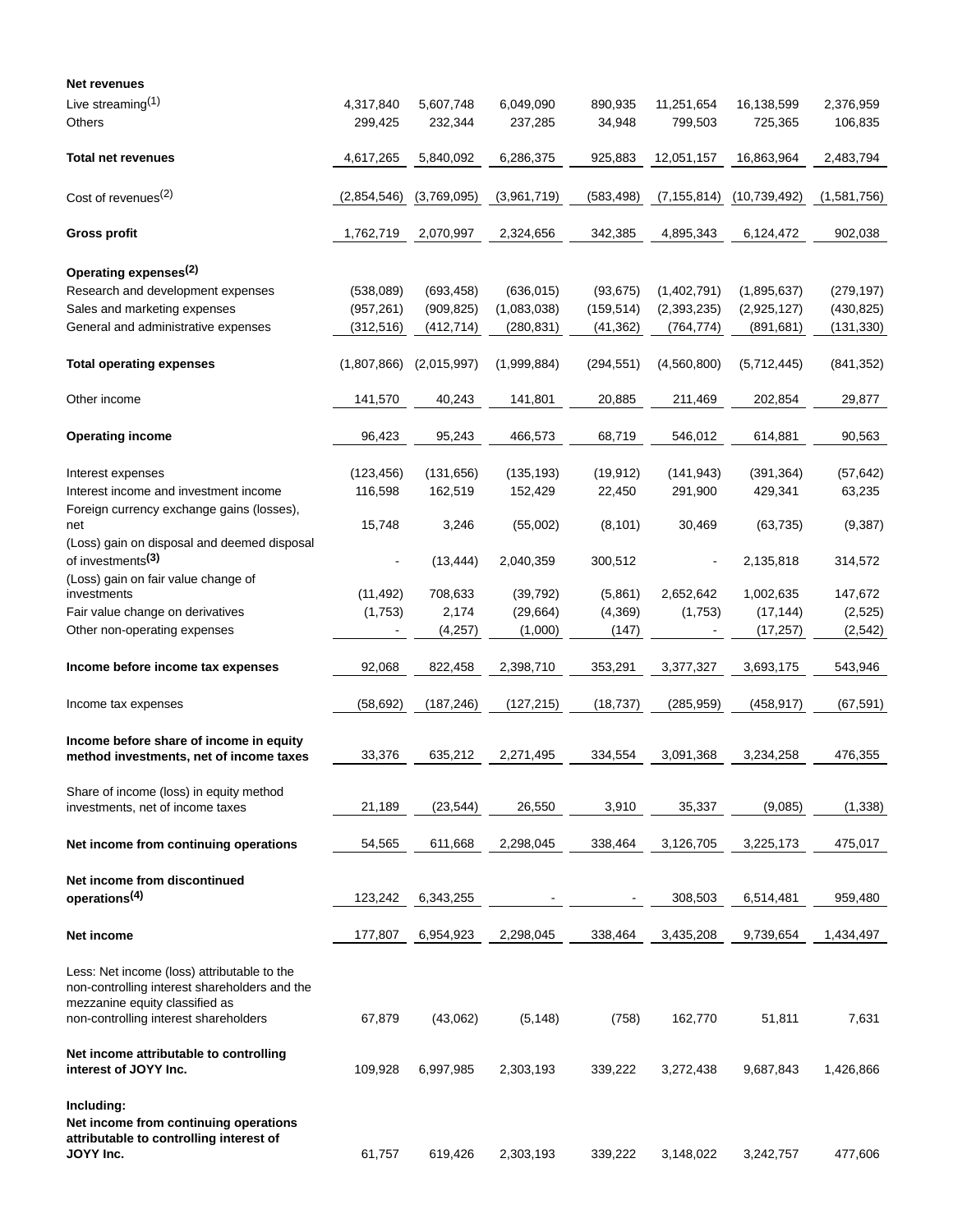| 48,171 | 6,378,559 |           | $\sim$  | 124,416   | 6,445,086 | 949,260   |
|--------|-----------|-----------|---------|-----------|-----------|-----------|
|        |           |           |         |           |           |           |
| 9,715  | 9,865     | 9,642     | 1,420   | 28,556    | 29,212    | 4,302     |
|        |           |           |         |           |           |           |
| 6,982  | 7,090     | 6,930     | 1,021   | 20,523    | 20,995    | 3,092     |
| 93,231 | 6,981,030 | 2,286,621 | 336,781 | 3,223,359 | 9,637,636 | 1,419,472 |
|        |           |           |         |           |           |           |
| 45,060 | 602,471   | 2,286,621 | 336,781 | 3,098,943 | 3,192,550 | 470,212   |
| 48,171 | 6,378,559 |           |         | 124,416   | 6,445,086 | 949,260   |
|        |           |           |         |           |           |           |

# **JOYY INC.**

# **UNAUDITED CONDENSED CONSOLIDATED STATEMENTS OF OPERATIONS (CONTINUED)**

(All amounts in thousands, except share, ADS and per ADS data)

|                                                                          | <b>Three Months Ended</b><br><b>Nine Months Ended</b><br>September September September September<br>September<br>September<br>June<br>30,<br>30,<br>30,<br>30,<br>30,<br>30.<br>2019<br>2020<br>2020<br>2020<br>2019<br>2020<br><b>RMB</b><br><b>RMB</b><br>US\$<br><b>RMB</b><br><b>RMB</b><br><b>RMB</b><br>1.16<br>87.69<br>28.49<br>4.20<br>42.24<br>120.55<br>0.56<br>7.57<br>28.49<br>4.20<br>40.61<br>39.93<br>80.12<br>1.63<br>0.60<br>80.62<br>1.11<br>85.68<br>25.92<br>3.82<br>41.20<br>108.54<br>0.56<br>7.39<br>25.92<br>3.82<br>39.79<br>38.67 |            |            |                                                        |            |            |            |
|--------------------------------------------------------------------------|--------------------------------------------------------------------------------------------------------------------------------------------------------------------------------------------------------------------------------------------------------------------------------------------------------------------------------------------------------------------------------------------------------------------------------------------------------------------------------------------------------------------------------------------------------------|------------|------------|--------------------------------------------------------|------------|------------|------------|
|                                                                          |                                                                                                                                                                                                                                                                                                                                                                                                                                                                                                                                                              |            |            |                                                        |            |            |            |
|                                                                          |                                                                                                                                                                                                                                                                                                                                                                                                                                                                                                                                                              |            |            |                                                        |            |            | 30,        |
|                                                                          |                                                                                                                                                                                                                                                                                                                                                                                                                                                                                                                                                              |            |            |                                                        |            |            | 2020       |
|                                                                          |                                                                                                                                                                                                                                                                                                                                                                                                                                                                                                                                                              |            |            |                                                        |            |            | US\$       |
| Net income per ADS                                                       |                                                                                                                                                                                                                                                                                                                                                                                                                                                                                                                                                              |            |            |                                                        |            |            |            |
| —Basic                                                                   |                                                                                                                                                                                                                                                                                                                                                                                                                                                                                                                                                              |            |            |                                                        |            |            | 17.76      |
| Continuing operations                                                    |                                                                                                                                                                                                                                                                                                                                                                                                                                                                                                                                                              |            |            |                                                        |            |            | 5.88       |
| Discontinued operations                                                  |                                                                                                                                                                                                                                                                                                                                                                                                                                                                                                                                                              |            |            |                                                        |            |            | 11.88      |
| -Diluted                                                                 |                                                                                                                                                                                                                                                                                                                                                                                                                                                                                                                                                              |            |            |                                                        |            |            | 15.99      |
| Continuing operations                                                    |                                                                                                                                                                                                                                                                                                                                                                                                                                                                                                                                                              |            |            |                                                        |            |            | 5.70       |
| Discontinued operations                                                  | 0.55                                                                                                                                                                                                                                                                                                                                                                                                                                                                                                                                                         | 78.29      |            |                                                        | 1.41       | 69.87      | 10.29      |
| Weighted average number of ADS used in calculating<br>net income per ADS |                                                                                                                                                                                                                                                                                                                                                                                                                                                                                                                                                              |            |            |                                                        |            |            |            |
| -Basic                                                                   | 80,033,607                                                                                                                                                                                                                                                                                                                                                                                                                                                                                                                                                   | 79,609,517 | 80,262,892 | 80,262,892                                             | 76,310,648 | 79,949,342 | 79,949,342 |
| -Diluted                                                                 |                                                                                                                                                                                                                                                                                                                                                                                                                                                                                                                                                              |            |            | 80,973,447 81,477,788 93,076,688 93,076,688 81,040,767 |            | 92,186,612 | 92.186.612 |

(1) Live streaming revenues by geographical areas were as follows:

|                       | <b>Three Months Ended</b>                  |             |                        |                    | <b>Nine Months Ended</b>                                              |                        |                        |
|-----------------------|--------------------------------------------|-------------|------------------------|--------------------|-----------------------------------------------------------------------|------------------------|------------------------|
|                       | September<br>30.<br>2019                   | 30,<br>2020 | 30.<br>2020            | 30,<br>2020        | June September September September September September<br>30.<br>2019 | 30.<br>2020            | 30,<br>2020            |
|                       | <b>RMB</b>                                 | <b>RMB</b>  | <b>RMB</b>             | US\$               | <b>RMB</b>                                                            | <b>RMB</b>             | US\$                   |
| <b>PRC</b><br>Non-PRC | 3,138,668 2,965,737<br>1,179,172 2,642,011 |             | 3.110.451<br>2,938,639 | 458.120<br>432.815 | 8.886.950<br>2.364.704                                                | 8.895.787<br>7.242.812 | 1.310.208<br>1,066,751 |

(2) Share-based compensation was allocated in cost of revenues and operating expenses as follows: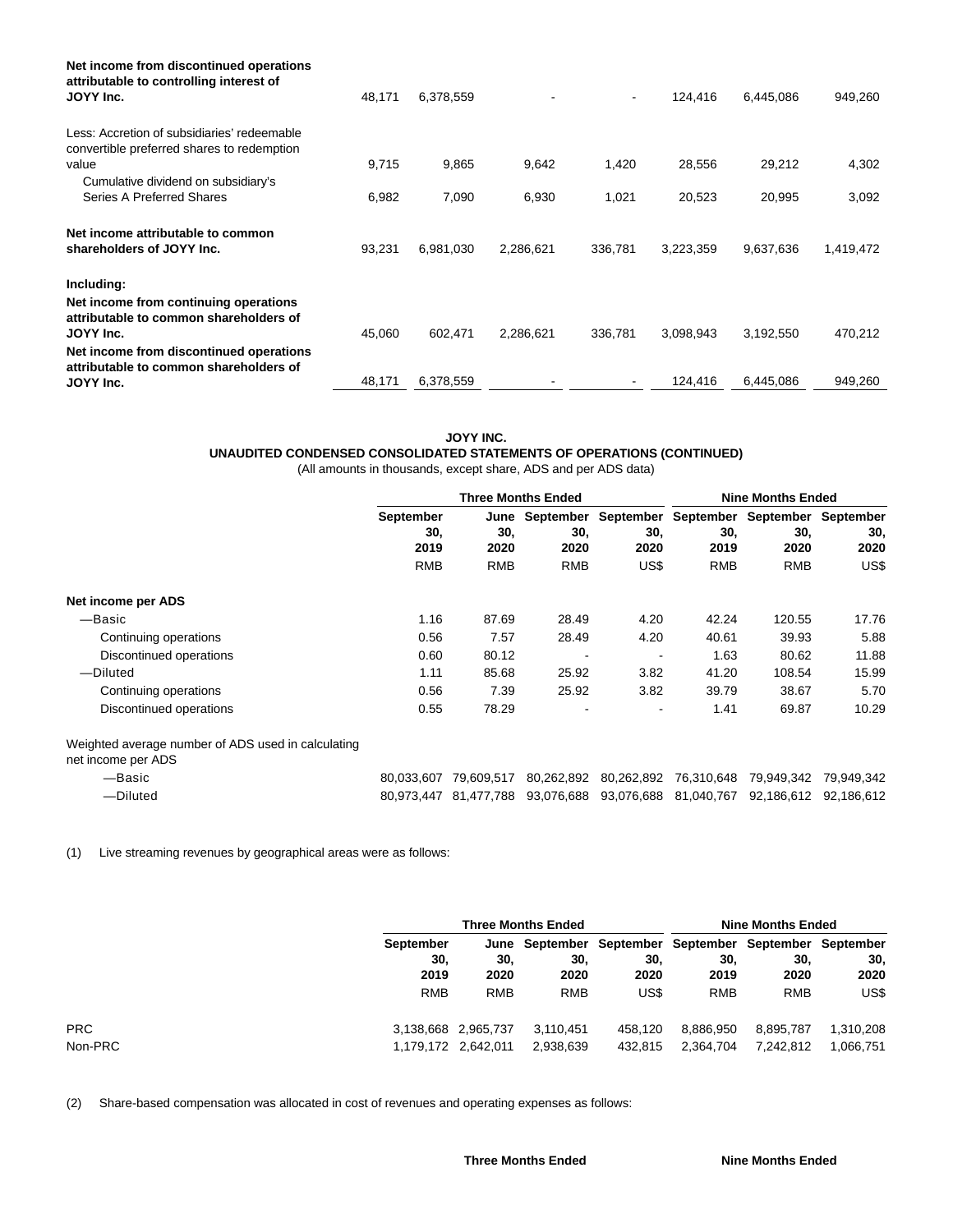|                                     | <b>September</b><br>30.<br>2019 | June<br>30,<br>2020 | September<br>30.<br>2020 | 30,<br>2020 | 30<br>2019 | September September September<br>30.<br>2020 | September<br>30,<br>2020 |
|-------------------------------------|---------------------------------|---------------------|--------------------------|-------------|------------|----------------------------------------------|--------------------------|
|                                     | <b>RMB</b>                      | <b>RMB</b>          | <b>RMB</b>               | US\$        | <b>RMB</b> | <b>RMB</b>                                   | US\$                     |
| Cost of revenues                    | 12.111                          | 9.637               | 13.676                   | 2.014       | 33.734     | 34.962                                       | 5.149                    |
| Research and development expenses   | 105,002                         | 92,465              | 86,504                   | 12,741      | 309,883    | 266,969                                      | 39,320                   |
| Sales and marketing expenses        | 1.175                           | 2.024               | 2.744                    | 404         | 4.792      | 6.683                                        | 984                      |
| General and administrative expenses | 46,223                          | 91.019              | 85.254                   | 12.557      | 145.718    | 221.475                                      | 32,620                   |

(3) (Loss) gain on disposal and deemed disposal of investments mainly represented the gain from our further disposal of our equity interest in Huya in the third quarter of 2020.

(4) Gain from the disposal and deconsolidation amounted to around RMB6.4 billion was reported as part of the net income from discontinued operations in the second quarter of 2020.

# **JOYY INC. RECONCILIATION OF GAAP AND NON-GAAP RESULTS** (All amounts in thousands, except share, ADS and per ADS data)

|                                                                                      |         |            |            | <b>Three Months Ended</b> |                     | <b>Nine Months Ended</b> |               |                              |  |
|--------------------------------------------------------------------------------------|---------|------------|------------|---------------------------|---------------------|--------------------------|---------------|------------------------------|--|
|                                                                                      |         | September  | June       | September                 | September September |                          | September     | September                    |  |
|                                                                                      |         | 30.        | 30,        | 30,                       | 30,                 | 30.                      | 30,           | 30.                          |  |
|                                                                                      |         | 2019       | 2020       | 2020                      | 2020                | 2019                     | 2020          | 2020                         |  |
|                                                                                      |         | <b>RMB</b> | <b>RMB</b> | <b>RMB</b>                | US\$                | <b>RMB</b>               | <b>RMB</b>    | US\$                         |  |
| Operating income                                                                     |         | 96,423     | 95,243     | 466,573                   | 68,719              | 546,012                  | 614,881       | 90,563                       |  |
| Share-based compensation expenses                                                    |         | 164,511    | 195,145    | 188,178                   | 27,716              | 494,127                  | 530,089       | 78,073                       |  |
| Impairment of goodwill and investments                                               |         | 10,000     | 43,861     |                           |                     | 10,000                   | 43,861        | 6,460                        |  |
| Amortization of intangible assets from business                                      |         |            |            |                           |                     |                          |               |                              |  |
| acquisitions                                                                         |         | 193,487    | 175,043    | 171,085                   | 25,198              | 444,227                  | 532,317       | 78,402                       |  |
| <b>Non-GAAP operating income</b>                                                     |         | 464,421    | 509,292    | 825,836                   | 121,633             | 1,494,366                | 1,721,148     | 253,498                      |  |
|                                                                                      |         |            |            |                           |                     |                          |               |                              |  |
| Net income from continuing operations                                                |         | 54,565     | 611,668    | 2,298,045                 | 338,464             | 3,126,705                | 3,225,173     | 475,017                      |  |
| Share-based compensation expenses                                                    |         | 164,511    | 195,145    | 188,178                   | 27,716              | 494,127                  | 530,089       | 78,073                       |  |
| Impairment of goodwill and investments                                               |         | 10,000     | 43,861     |                           |                     | 10,000                   | 43,861        | 6,460                        |  |
| Amortization of intangible assets from business acquisitions                         |         | 193,487    | 175,043    | 171,085                   | 25,198              | 444,227                  | 532,317       | 78,402                       |  |
| (Loss) gain on disposal and deemed disposal of                                       |         |            |            |                           |                     |                          |               |                              |  |
| investments                                                                          |         |            | 13,444     | (2,040,359)               | (300, 512)          |                          |               | $(2, 135, 818)$ $(314, 572)$ |  |
| (Loss) gain on fair value change of investments <sup>(1)</sup>                       |         | 11,492     | (708, 633) | 39,792                    | 5,861               | (2,652,642)              |               | $(1,002,635)$ $(147,672)$    |  |
| Reconciling items on the share of equity method                                      |         |            |            |                           |                     |                          |               |                              |  |
| investments <sup>(1)</sup>                                                           |         | (9,461)    | 8,805      | 25,879                    | 3,812               | (13, 997)                | 37,117        | 5,467                        |  |
| Fair value change on derivatives                                                     |         | 1,753      | (2, 174)   | 29,664                    | 4,369               | 1,753                    | 17,144        | 2,525                        |  |
| Interest expenses related to the convertible bonds'                                  |         |            |            |                           |                     |                          |               |                              |  |
| amortization to face value                                                           |         | 100,885    | 106,908    | 107,728                   | 15,867              | 105,172                  | 316,878       | 46,671                       |  |
| Income tax effects on non-GAAP adjustments                                           |         | (40, 166)  | 42,452     | (15, 241)                 | (2, 245)            | (89,053)                 | 47,766        | 7,035                        |  |
| Non-GAAP net income from continuing operations                                       |         | 487,066    | 486,519    | 804,771                   | 118,530             | 1,426,292                | 1,611,892     | 237,406                      |  |
|                                                                                      |         |            |            |                           |                     |                          |               |                              |  |
| Net income from continuing operations<br>attributable to common shareholders of JOYY |         |            |            |                           |                     |                          |               |                              |  |
| Inc.                                                                                 | 45,060  | 602,471    |            | 2,286,621                 | 336,781             | 3,098,943                | 3,192,550     | 470,212                      |  |
| Share-based compensation expenses                                                    | 164,511 | 195,145    |            | 188,178                   | 27,716              | 494,127                  | 530,089       | 78,073                       |  |
| Impairment of goodwill and investments                                               | 10,000  | 43,861     |            |                           |                     | 10,000                   | 43,861        | 6,460                        |  |
| Amortization of intangible assets from                                               |         |            |            |                           |                     |                          |               |                              |  |
| business acquisitions                                                                | 193,487 | 175,043    |            | 171,085                   | 25,198              | 444,227                  | 532,317       | 78,402                       |  |
| (Loss) gain on disposal and deemed disposal                                          |         |            |            |                           |                     |                          |               |                              |  |
| of investments                                                                       |         | 13,444     |            | (2,040,359)               | (300, 512)          |                          | (2, 135, 818) | (314, 572)                   |  |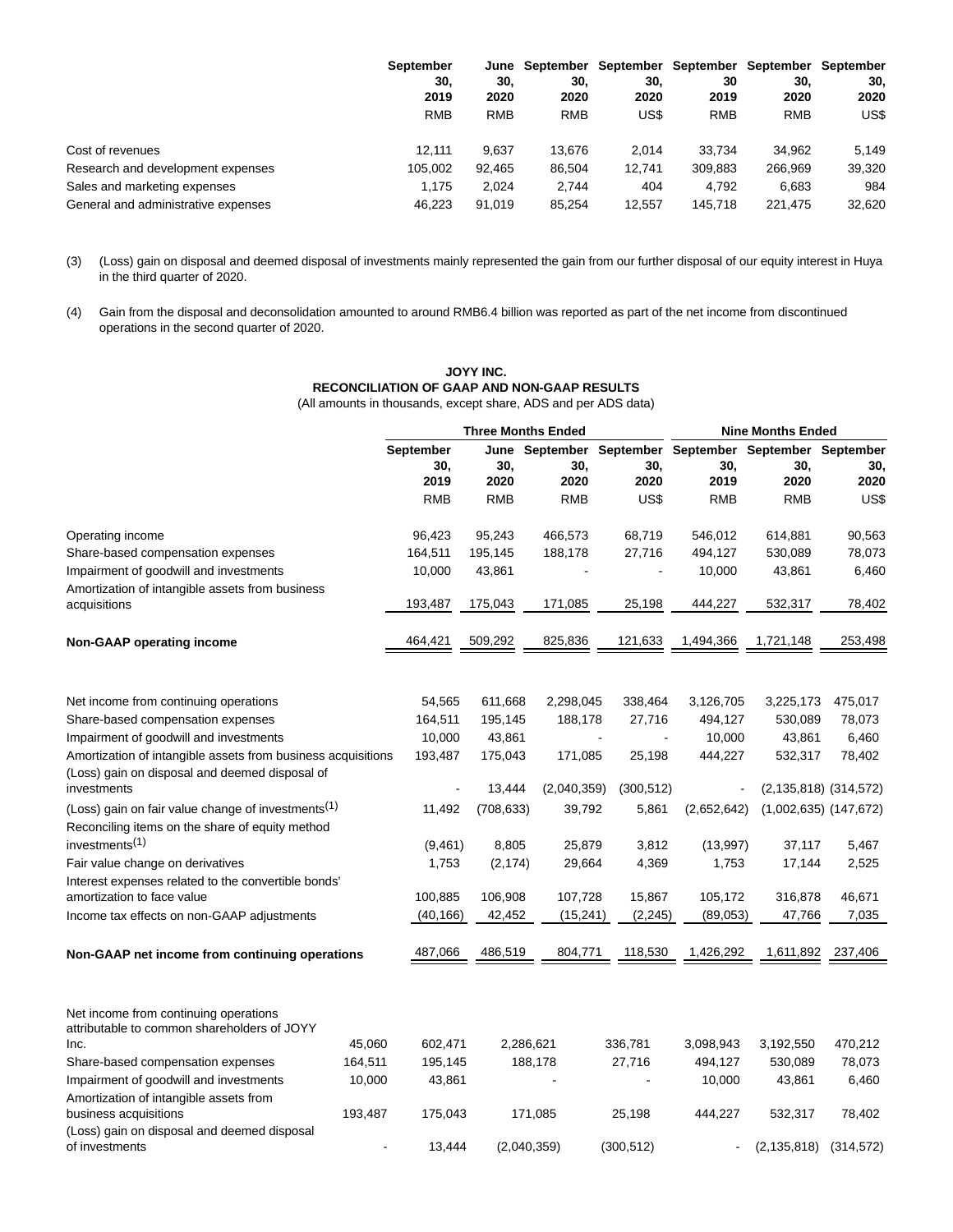| (Loss) gain on fair value change of                                                                                    |           |            |       |           |          |                                                                              |             |            |
|------------------------------------------------------------------------------------------------------------------------|-----------|------------|-------|-----------|----------|------------------------------------------------------------------------------|-------------|------------|
| investments                                                                                                            | 11,492    | (708, 633) |       | 39,792    | 5,861    | (2,652,642)                                                                  | (1,002,635) | (147, 672) |
| Reconciling items on the share of equity                                                                               |           |            |       |           |          |                                                                              |             |            |
| method investments                                                                                                     | (9, 461)  | 8,805      |       | 25,879    | 3,812    | (13,997)                                                                     | 37,117      | 5,467      |
| Fair value change on derivatives                                                                                       | 1,753     | (2, 174)   |       | 29,664    | 4,369    | 1.753                                                                        | 17,144      | 2,525      |
| Interest expenses related to the convertible                                                                           |           |            |       |           |          |                                                                              |             |            |
| bonds' amortization to face value                                                                                      | 100,885   | 106,908    |       | 107,728   | 15,867   | 105,172                                                                      | 316,878     | 46,671     |
| Accretion, cumulative dividend and deemed                                                                              |           |            |       |           |          |                                                                              |             |            |
| dividend to subsidiaries' preferred                                                                                    |           |            |       |           |          |                                                                              |             |            |
| shareholders                                                                                                           | 16,697    | 16,955     |       | 16,572    | 2,441    | 49,079                                                                       | 50,207      | 7,394      |
| Income tax effects on non-GAAP adjustments                                                                             | (40, 166) | 42,452     |       | (15, 241) | (2, 245) | (89,053)                                                                     | 47,766      | 7,035      |
| Non-GAAP adjustments for net income (loss)                                                                             |           |            |       |           |          |                                                                              |             |            |
| attributable to the non-controlling interest                                                                           |           |            |       |           |          |                                                                              |             |            |
| shareholders                                                                                                           | (847)     |            | (688) | (569)     | (84)     | (1,666)                                                                      | 19          | 3          |
| Non-GAAP net income from continuing<br>operations attributable to controlling                                          |           |            |       |           |          |                                                                              |             |            |
| interest and common shareholders of                                                                                    |           |            |       |           |          |                                                                              |             |            |
| JOYY Inc.                                                                                                              | 493,411   | 493,589    |       | 809,350   | 119,204  | 1,445,943                                                                    | 1,629,495   | 239,998    |
|                                                                                                                        |           |            |       |           |          |                                                                              |             |            |
| Non-GAAP net income from continuing operations<br>per ADS                                                              |           |            |       |           |          |                                                                              |             |            |
| -Basic                                                                                                                 |           | 6.17       | 6.20  | 10.08     | 1.49     | 18.95                                                                        | 20.38       | 3.00       |
| -Diluted                                                                                                               |           | 5.60       | 5.57  | 8.89      | 1.31     | 18.09                                                                        | 18.28       | 2.69       |
| Weighted average number of ADS used in calculating<br>Non-GAAP net income from continuing operations per<br><b>ADS</b> |           |            |       |           |          |                                                                              |             |            |
| -Basic                                                                                                                 |           |            |       |           |          | 80,033,607 79,609,517 80,262,892 80,262,892 76,310,648 79,949,342 79,949,342 |             |            |

(1) (Loss) gain on fair value change of equity investees' investments was reclassified to the reconciling items on the equity method investments from gain on fair value change of investments

—Diluted 91,400,547 91,904,888 93,076,688 93,076,688 81,040,767 92,186,612 92,186,612

# **JOYY INC. UNAUDITED SEGMENT REPORT**

|                                              |             |                    | <b>Three Months Ended</b>       |             |            |  |  |
|----------------------------------------------|-------------|--------------------|---------------------------------|-------------|------------|--|--|
|                                              |             | September 30, 2020 |                                 |             |            |  |  |
|                                              | YY          |                    | Bigo Elimination <sup>(1)</sup> | Total       | Total      |  |  |
|                                              | <b>RMB</b>  | <b>RMB</b>         | <b>RMB</b>                      | <b>RMB</b>  | US\$       |  |  |
| Net revenues                                 |             |                    |                                 |             |            |  |  |
| Live streaming                               | 2,770,876   | 3,278,214          |                                 | 6,049,090   | 890,935    |  |  |
| Others                                       | 120,661     | 116,624            | ۰.                              | 237,285     | 34,948     |  |  |
| <b>Total net revenues</b>                    | 2,891,537   | 3,394,838          |                                 | 6,286,375   | 925,883    |  |  |
| Cost of revenues <sup><math>(2)</math></sup> | (1,624,172) | (2,337,547)        |                                 | (3,961,719) | (583, 498) |  |  |
| <b>Gross profit</b>                          | 1,267,365   | 1,057,291          |                                 | 2,324,656   | 342,385    |  |  |
| Operating expenses <sup>(2)</sup>            |             |                    |                                 |             |            |  |  |
| Research and development expenses            | (303, 147)  | (332, 868)         |                                 | (636, 015)  | (93, 675)  |  |  |
| Sales and marketing expenses                 | (230, 230)  | (852, 808)         |                                 | (1,083,038) | (159, 514) |  |  |
| General and administrative expenses          | (90, 752)   | (190, 079)         | $\blacksquare$                  | (280, 831)  | (41, 362)  |  |  |
| <b>Total operating expenses</b>              | (624, 129)  | (1,375,755)        |                                 | (1,999,884) | (294, 551) |  |  |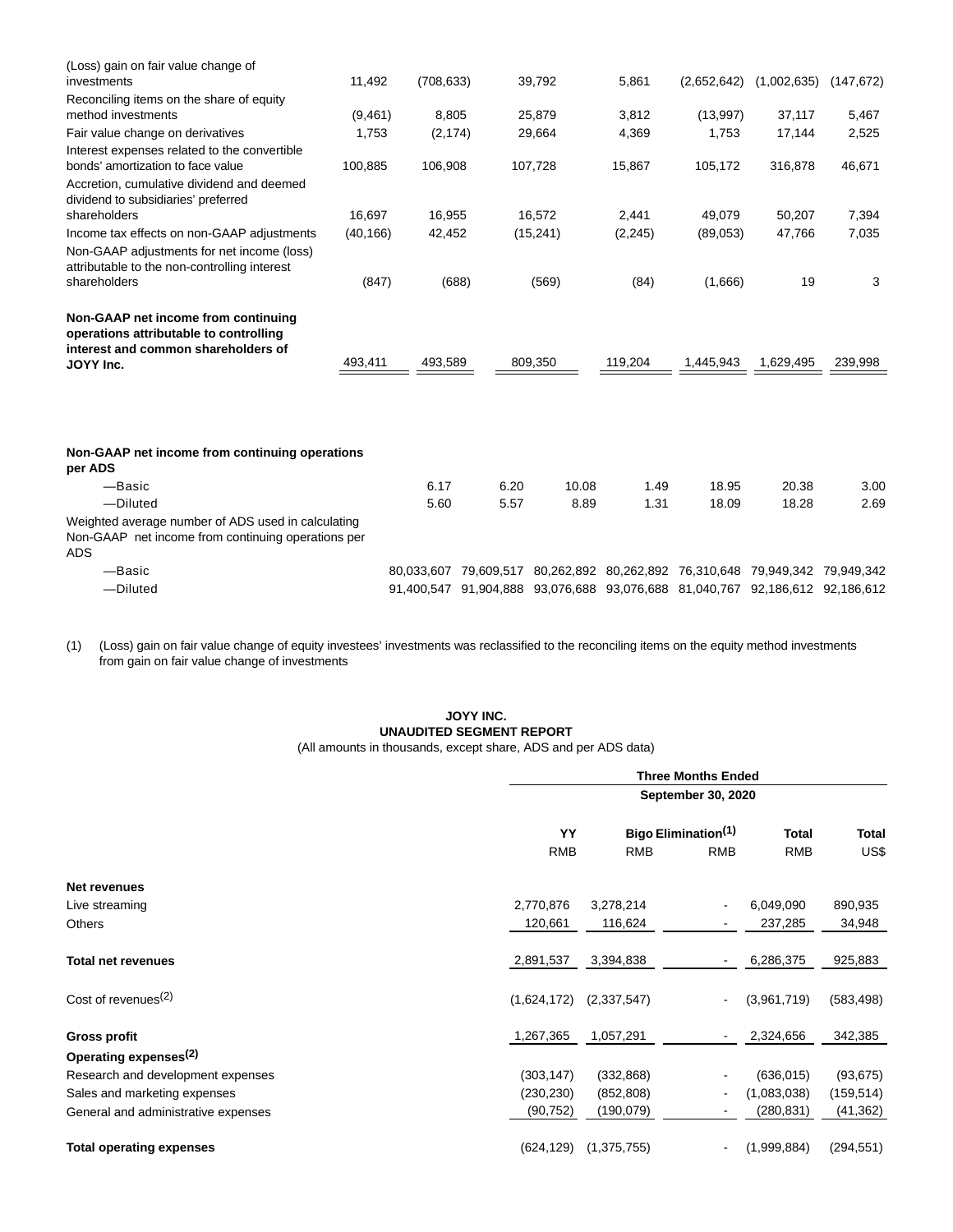| Other income                                                                            | 135,286    | 6,515      |                          | 141,801    | 20,885    |
|-----------------------------------------------------------------------------------------|------------|------------|--------------------------|------------|-----------|
| <b>Operating income (loss)</b>                                                          | 778,522    | (311, 949) |                          | 466,573    | 68,719    |
| Other non-operating expenses                                                            | (1,000)    |            |                          | (1,000)    | (147)     |
| Interest expenses                                                                       | (127, 167) | (12, 516)  | 4,490                    | (135, 193) | (19, 912) |
| Interest income and investment income                                                   | 156,780    | 139        | (4, 490)                 | 152,429    | 22,450    |
| Foreign currency exchange gains (loss), net                                             | 1,014      | (56,016)   | $\overline{\phantom{a}}$ | (55,002)   | (8, 101)  |
| Fair value change on derivatives                                                        | (29,664)   |            | $\blacksquare$           | (29,664)   | (4,369)   |
| Gain on disposal and deemed disposal of investments                                     | 2,040,359  |            | ۰.                       | 2,040,359  | 300,512   |
| Loss on fair value change of investments                                                | (39, 792)  |            | $\blacksquare$           | (39, 792)  | (5,861)   |
|                                                                                         |            |            |                          |            |           |
| Income (loss) before income tax expenses                                                | 2,779,052  | (380, 342) |                          | 2,398,710  | 353,291   |
| Income tax expenses                                                                     | (124, 579) | (2,636)    |                          | (127, 215) | (18, 737) |
| Income (loss) before share of loss in equity method investments, net of<br>income taxes | 2,654,473  | (382, 978) |                          | 2,271,495  | 334,554   |
| Share of gain in equity method investments, net of income taxes                         | 26,550     |            |                          | 26,550     | 3,910     |
| Net income (loss) from continuing operations                                            | 2,681,023  | (382, 978) |                          | 2,298,045  | 338,464   |

(1) The elimination mainly consists of interest income and interest expenses generated from the loan between YY and Bigo segments.

(2) Share-based compensation was allocated in cost of revenues and operating expenses as follows:

|                                     | <b>Three Months Ended</b> |             |              |        |  |
|-------------------------------------|---------------------------|-------------|--------------|--------|--|
|                                     | September 30, 2020        |             |              |        |  |
|                                     | YY                        | <b>Bigo</b> | <b>Total</b> | Total  |  |
|                                     | <b>RMB</b>                | <b>RMB</b>  | <b>RMB</b>   | US\$   |  |
| Cost of revenues                    | 9.738                     | 3.938       | 13,676       | 2,014  |  |
| Research and development expenses   | 36,643                    | 49,861      | 86,504       | 12,741 |  |
| Sales and marketing expenses        | 1,772                     | 972         | 2.744        | 404    |  |
| General and administrative expenses | (7,860)                   | 93,114      | 85,254       | 12,557 |  |

### **JOYY INC.**

# **RECONCILIATION OF GAAP AND NON-GAAP RESULTS OF UNAUDITED SEGMENT REPORT**

|                                                              | <b>Three Months Ended</b> |             |             |           |  |  |
|--------------------------------------------------------------|---------------------------|-------------|-------------|-----------|--|--|
|                                                              | <b>September 30, 2020</b> |             |             |           |  |  |
|                                                              | YY                        | <b>Bigo</b> | Total       | Total     |  |  |
|                                                              | <b>RMB</b>                | <b>RMB</b>  | <b>RMB</b>  | US\$      |  |  |
| Operating income (loss)                                      | 778,522                   | (311, 949)  | 466,573     | 68,719    |  |  |
| Share-based compensation expenses                            | 40,293                    | 147,885     | 188,178     | 27,716    |  |  |
| Amortization of intangible assets from business acquisitions |                           | 171,085     | 171,085     | 25,198    |  |  |
| Non-GAAP operating income                                    | 818,815                   | 7,021       | 825,836     | 121,633   |  |  |
| Net income (loss) from continuing operations                 | 2,681,023                 | (382, 978)  | 2,298,045   | 338,464   |  |  |
| Share-based compensation expenses                            | 40,293                    | 147,885     | 188,178     | 27,716    |  |  |
| Amortization of intangible assets from business acquisitions |                           | 171,085     | 171,085     | 25,198    |  |  |
| Gain on disposal and deemed disposal of investments          | (2,040,359)               |             | (2,040,359) | (300,512) |  |  |
| Loss on fair value change of investments                     | 39,792                    |             | 39,792      | 5,861     |  |  |
| Reconciling items on the share of equity method investments  | 25,879                    |             | 25,879      | 3,812     |  |  |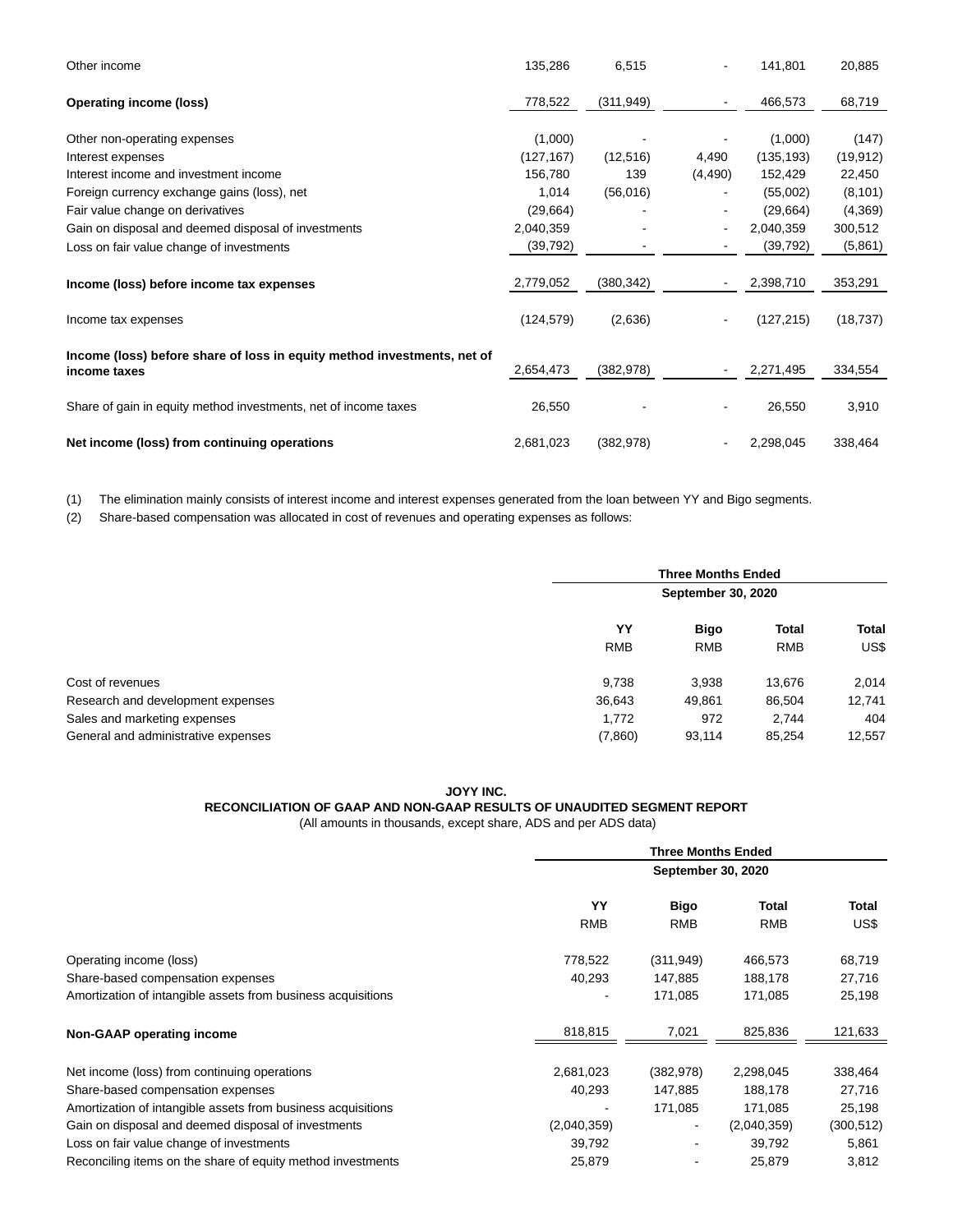| Non-GAAP net income (loss) from continuing operations                          | 876.772 | (72.001)       | 804.771  | 118.530  |
|--------------------------------------------------------------------------------|---------|----------------|----------|----------|
| Income tax effects on non-GAAP adjustments                                     | (7.248) | (7,993)        | (15.241) | (2, 245) |
| Interest expenses related to the convertible bonds' amortization to face value | 107.728 | $\blacksquare$ | 107.728  | 15.867   |
| Fair value change on derivatives                                               | 29.664  | $\blacksquare$ | 29.664   | 4.369    |
|                                                                                |         |                |          |          |

### **JOYY INC. UNAUDITED SEGMENT REPORT** (All amounts in thousands, except share, ADS and per ADS data)

**Three Months Ended June 30, 2020 YY Bigo Elimination(1) Total Total** RMB RMB RMB RMB US\$ **Net revenues** Live streaming 2,661,788 2,945,960 - 5,607,748 793,725 Others 115,618 116,726 - 232,344 32,886 **Total net revenues** 2,777,406 3,062,686 - 5,840,092 826,611 Cost of revenues<sup>(2)</sup> (2,185,970) (3,185,970) (3,769,095) (533,481) **Gross profit** 1,194,281 876,716 - 2,070,997 293,130 **Operating expenses(2)** Research and development expenses (292,459) (400,999) (400,999) (693,458) (98,153) Sales and marketing expenses (224,955) (684,870) - (909,825) (128,777) General and administrative expenses (232,427) (180,287) (180,287) (412,714) (58,416) **Total operating expenses** (749,841) (1,266,156) - (2,015,997) (285,346) Other income 31,679 8,564 - 40,243 5,696 - 5,696 100 11 - 31,679 - 31,679 - 31,679 - 40,243 5,696 **Operating income (loss)** 476,119 (380,876) 476,119 (380,876) 476,119 (380,876) 476,119 **(191)** Other non-operating expenses and the set of the set of the set of the set of the set of the set of the set of the set of the set of the set of the set of the set of the set of the set of the set of the set of the set of th Interest expenses (126,282) (14,231) 8,857 (131,656) (18,635) Interest income and investment income 171,299 177 (8,857) 162,519 23,003 Foreign currency exchange gains, net  $2,839$   $407$   $400$   $459$ Fair value change on derivatives and the control of the control of the control of the control of the control of the control of the control of the control of the control of the control of the control of the control of the c Loss on disposal and deemed disposal of investments (13,444) (13,444) - (13,444) (13,444) (1,903) Gain on fair value change of investments and the state of the control of the 708,633 100,300 Cain on the 708,633 100,300 **Income (loss) before income tax expenses** 1,221,338 (398,880) - 822,458 116,409 Income tax (expenses) benefits (203,468) 16,222 (187,246) (26,503) **Income (loss) before share of loss in equity method investments, net of income taxes** 1,017,870 (382,658) - 635,212 89,906 Share of loss in equity method investments, net of income taxes (23,544)  $(23,544)$   $(3,332)$   $(3,332)$ **Net income (loss) from continuing operations 1994,326** (382,658) **1994,326** (382,658) **1994,326 11,668** 86,574

(1) The elimination mainly consists of interest income and interest expenses generated from the loan between YY and Bigo segments.

(2) Share-based compensation was allocated in cost of revenues and operating expenses as follows: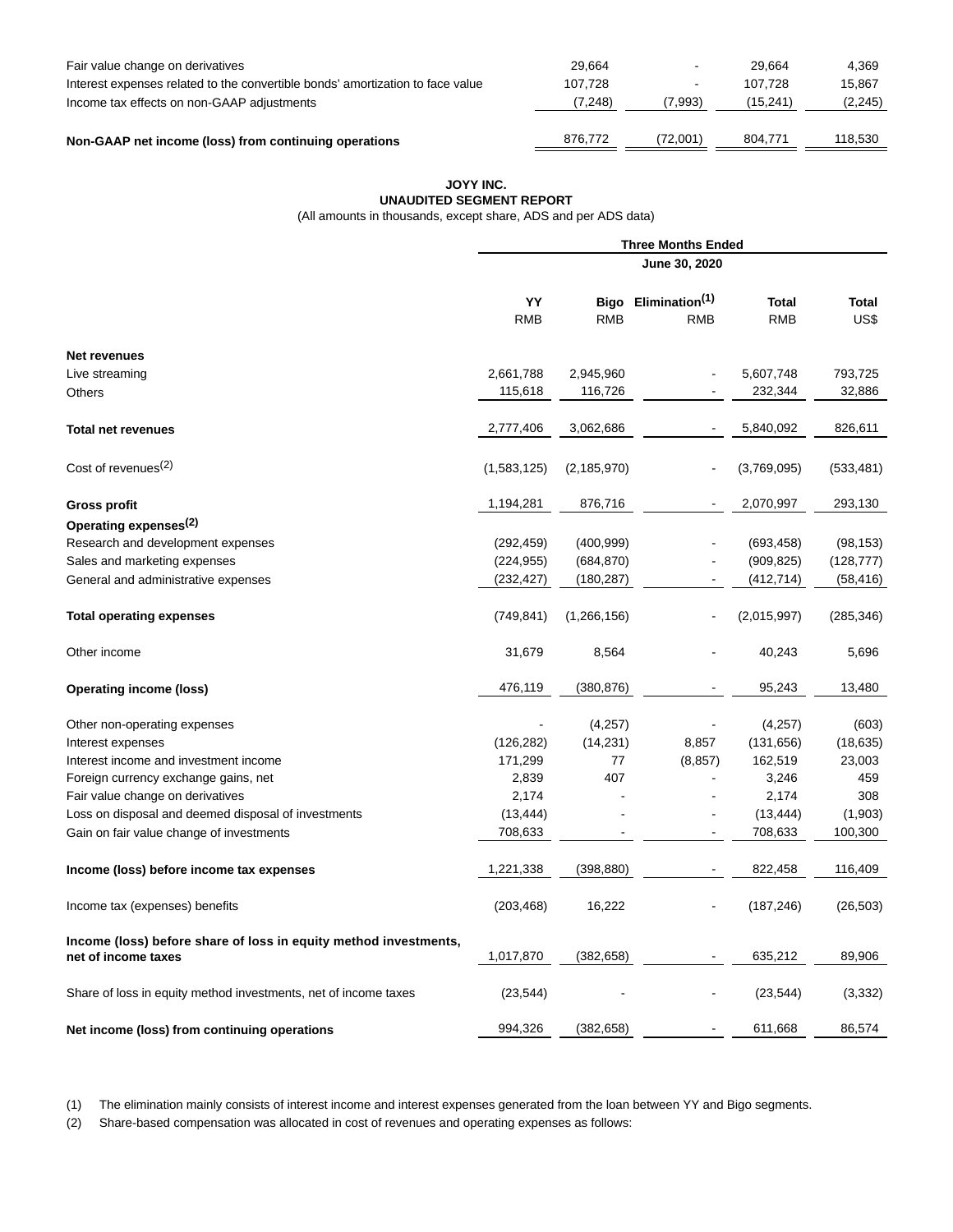|                                     | <b>Three Months Ended</b><br>June 30, 2020 |             |              |        |
|-------------------------------------|--------------------------------------------|-------------|--------------|--------|
|                                     |                                            |             |              |        |
|                                     | YY                                         | <b>Bigo</b> | <b>Total</b> | Total  |
|                                     | <b>RMB</b>                                 | <b>RMB</b>  | <b>RMB</b>   | US\$   |
| Cost of revenues                    | 1.103                                      | 8.534       | 9,637        | 1,364  |
| Research and development expenses   | 26,528                                     | 65,937      | 92,465       | 13,088 |
| Sales and marketing expenses        | 816                                        | 1,208       | 2,024        | 286    |
| General and administrative expenses | 53,199                                     | 37,820      | 91,019       | 12,883 |

**JOYY INC.**

#### **RECONCILIATION OF GAAP AND NON-GAAP RESULTS OF UNAUDITED SEGMENT REPORT**

(All amounts in thousands, except share, ADS and per ADS data)

|                                                                                | <b>Three Months Ended</b><br>June 30, 2020 |             |              |            |  |
|--------------------------------------------------------------------------------|--------------------------------------------|-------------|--------------|------------|--|
|                                                                                |                                            |             |              |            |  |
|                                                                                | YY                                         | <b>Bigo</b> | <b>Total</b> | Total      |  |
|                                                                                | <b>RMB</b>                                 | <b>RMB</b>  | <b>RMB</b>   | US\$       |  |
| Operating income (loss)                                                        | 476,119                                    | (380, 876)  | 95,243       | 13,480     |  |
| Share-based compensation expenses                                              | 81,646                                     | 113,499     | 195,145      | 27,621     |  |
| Impairment of goodwill and investments                                         | 43,861                                     |             | 43,861       | 6,208      |  |
| Amortization of intangible assets from business acquisitions                   |                                            | 175,043     | 175,043      | 24,776     |  |
| <b>Non-GAAP operating income (loss)</b>                                        | 601,626                                    | (92, 334)   | 509,292      | 72,085     |  |
| Net income (loss) from continuing operations                                   | 994,326                                    | (382, 658)  | 611,668      | 86,574     |  |
| Share-based compensation expenses                                              | 81,646                                     | 113,499     | 195,145      | 27,621     |  |
| Impairment of goodwill and investments                                         | 43,861                                     |             | 43,861       | 6,208      |  |
| Amortization of intangible assets from business acquisitions                   |                                            | 175,043     | 175,043      | 24,776     |  |
| Loss on disposal and deemed disposal of investments                            | 13,444                                     |             | 13,444       | 1,903      |  |
| Gain on fair value change of investments                                       | (708, 633)                                 |             | (708, 633)   | (100, 300) |  |
| Reconciling items on the share of equity method investments                    | 8,805                                      |             | 8,805        | 1,246      |  |
| Fair value change on derivatives                                               | (2, 174)                                   |             | (2, 174)     | (308)      |  |
| Interest expenses related to the convertible bonds' amortization to face value | 106,908                                    |             | 106,908      | 15,132     |  |
| Income tax effects on non-GAAP adjustments                                     | 65,180                                     | (22, 728)   | 42,452       | 6,009      |  |
| Non-GAAP net income (loss) from continuing operations                          | 603,363                                    | (116, 844)  | 486,519      | 68,861     |  |

# **JOYY INC. UNAUDITED SEGMENT REPORT**

|                                              |             | <b>Three Months Ended</b> |                                 |              |              |  |  |  |
|----------------------------------------------|-------------|---------------------------|---------------------------------|--------------|--------------|--|--|--|
|                                              |             | September 30, 2019        |                                 |              |              |  |  |  |
|                                              | YY          |                           | Bigo Elimination <sup>(1)</sup> | <b>Total</b> | <b>Total</b> |  |  |  |
|                                              | <b>RMB</b>  | <b>RMB</b>                | <b>RMB</b>                      | <b>RMB</b>   | US\$         |  |  |  |
| Net revenues                                 |             |                           |                                 |              |              |  |  |  |
| Live streaming                               | 2,899,044   | 1,418,796                 |                                 | 4,317,840    | 604,088      |  |  |  |
| <b>Others</b>                                | 181,006     | 118,419                   |                                 | 299,425      | 41,891       |  |  |  |
| <b>Total net revenues</b>                    | 3,080,050   | 1,537,215                 |                                 | 4,617,265    | 645,979      |  |  |  |
| Cost of revenues <sup><math>(2)</math></sup> | (1,729,389) | (1, 125, 157)             |                                 | (2,854,546)  | (399, 366)   |  |  |  |
| <b>Gross profit</b>                          | 1,350,661   | 412,058                   |                                 | 1,762,719    | 246,613      |  |  |  |
| Operating expenses <sup>(2)</sup>            |             |                           |                                 |              |              |  |  |  |
| Research and development expenses            | (249, 620)  | (288, 469)                | ۰.                              | (538,089)    | (75, 281)    |  |  |  |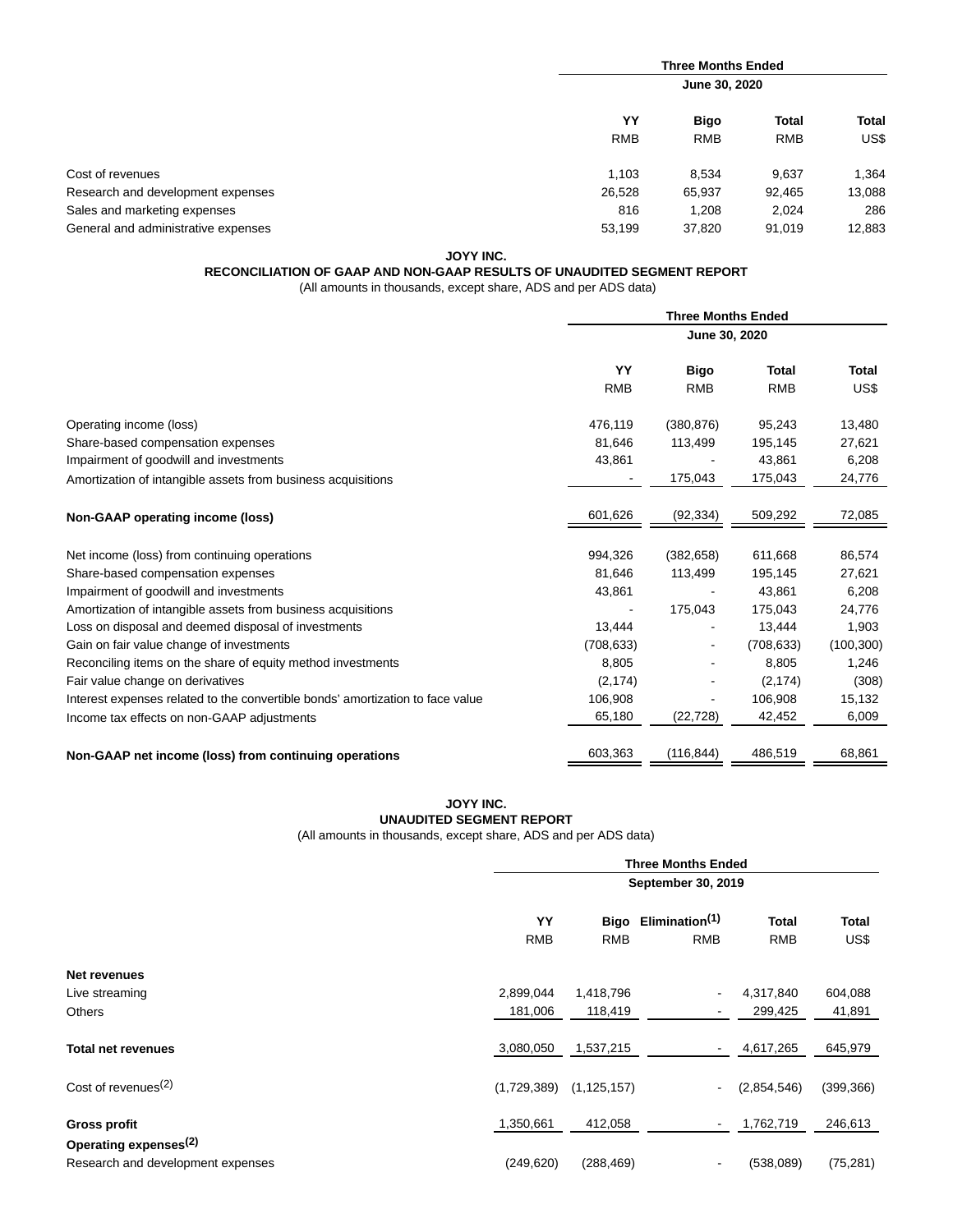| Sales and marketing expenses                                                              | (340, 619) | (616, 642) | ۰        | (957, 261)  | (133,926)  |
|-------------------------------------------------------------------------------------------|------------|------------|----------|-------------|------------|
| General and administrative expenses                                                       | (225, 281) | (87, 235)  |          | (312, 516)  | (43, 723)  |
| <b>Total operating expenses</b>                                                           | (815, 520) | (992, 346) |          | (1,807,866) | (252, 930) |
| Other income                                                                              | 136,535    | 5,035      |          | 141,570     | 19,806     |
| <b>Operating income (loss)</b>                                                            | 671,676    | (575, 253) |          | 96,423      | 13,489     |
| Interest expenses                                                                         | (123, 456) | (11,078)   | 11,078   | (123, 456)  | (17, 272)  |
| Interest income and investment income                                                     | 127,068    | 608        | (11,078) | 116,598     | 16,313     |
| Foreign currency exchange (losses) gains, net                                             | 2,798      | 12,950     |          | 15,748      | 2,203      |
| Fair value change on derivatives                                                          | (1,753)    |            |          | (1,753)     | (245)      |
| Loss on fair value change of investments                                                  | (11, 492)  |            |          | (11,492)    | (1,608)    |
| Income (loss) before income tax expenses                                                  | 664,841    | (572, 773) |          | 92,068      | 12,880     |
| Income tax (expenses) benefits                                                            | (146, 835) | 88,143     |          | (58, 692)   | (8,211)    |
| Income (loss) before share of income in equity method investments,<br>net of income taxes | 518,006    | (484, 630) | ۰        | 33,376      | 4,669      |
| Share of income in equity method investments, net of income taxes                         | 21,189     |            | ۰        | 21,189      | 2,964      |
| Net income (loss) from continuing operations                                              | 539,195    | (484, 630) |          | 54,565      | 7,633      |

(1) The elimination mainly consists of interest income and interest expenses generated from the loan between YY and Bigo segments.

(2) Share-based compensation was allocated in cost of revenues and operating expenses as follows:

|                                     | <b>Three Months Ended</b> |             |              |        |  |
|-------------------------------------|---------------------------|-------------|--------------|--------|--|
|                                     | September 30, 2019        |             |              |        |  |
|                                     | YY                        | <b>Bigo</b> | <b>Total</b> | Total  |  |
|                                     | <b>RMB</b>                | <b>RMB</b>  | <b>RMB</b>   | US\$   |  |
| Cost of revenues                    | 5.043                     | 7.068       | 12,111       | 1,694  |  |
| Research and development expenses   | 26,848                    | 78,154      | 105,002      | 14,690 |  |
| Sales and marketing expenses        | 419                       | 756         | 1.175        | 164    |  |
| General and administrative expenses | 41,265                    | 4.958       | 46,223       | 6,467  |  |

# **JOYY INC.**

# **RECONCILIATION OF GAAP AND NON-GAAP RESULTS OF UNAUDITED SEGMENT REPORT**

|                                                              | <b>Three Months Ended</b><br>September 30, 2019 |             |              |              |  |
|--------------------------------------------------------------|-------------------------------------------------|-------------|--------------|--------------|--|
|                                                              |                                                 |             |              |              |  |
|                                                              | YY                                              | <b>Bigo</b> | <b>Total</b> | <b>Total</b> |  |
|                                                              | <b>RMB</b>                                      | <b>RMB</b>  | <b>RMB</b>   | US\$         |  |
| Operating income (loss)                                      | 671,676                                         | (575, 253)  | 96,423       | 13,489       |  |
| Share-based compensation expenses                            | 73,575                                          | 90,936      | 164,511      | 23,015       |  |
| Impairment of goodwill and investments                       | 10,000                                          |             | 10,000       | 1,399        |  |
| Amortization of intangible assets from business acquisitions | $\overline{\phantom{a}}$                        | 193,487     | 193,487      | 27,070       |  |
| Non-GAAP operating income (loss)                             | 755,251                                         | (290, 830)  | 464,421      | 64,973       |  |
|                                                              |                                                 |             |              |              |  |
| Net income (loss) from continuing operations                 | 539,195                                         | (484, 630)  | 54,565       | 7,633        |  |